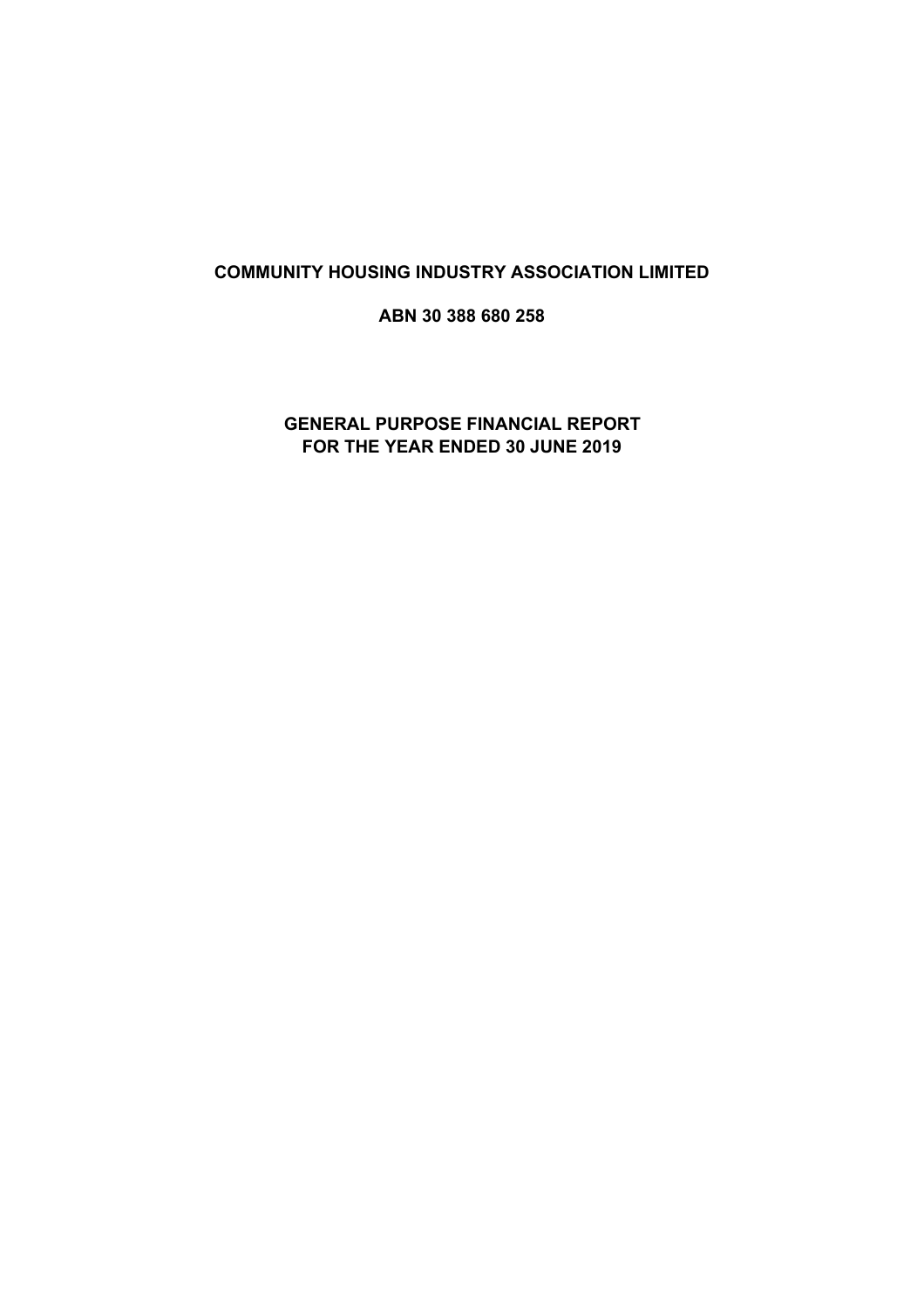# **COMMUNITY HOUSING INDUSTRY ASSOCIATION LIMITED ABN 30 388 680 258**

# **FOR THE YEAR ENDED 30 JUNE 2019 GENERAL PURPOSE FINANCIAL REPORT**

| <b>CONTENTS</b>                                        | <b>PAGE</b>    |
|--------------------------------------------------------|----------------|
| Directors' Report                                      | 1              |
| <b>Auditor's Independence Declaration</b>              | 4              |
| Income Statement and Statement of Comprehensive Income | 5              |
| <b>Statement of Financial Position</b>                 | 6              |
| <b>Statement of Changes in Equity</b>                  | $\overline{7}$ |
| <b>Statement of Cash Flows</b>                         | 8              |
| Notes to the Financial Statements                      | 9              |
| <b>Directors' Declaration</b>                          | 19             |
| <b>Independent Auditor's Report</b>                    | 20             |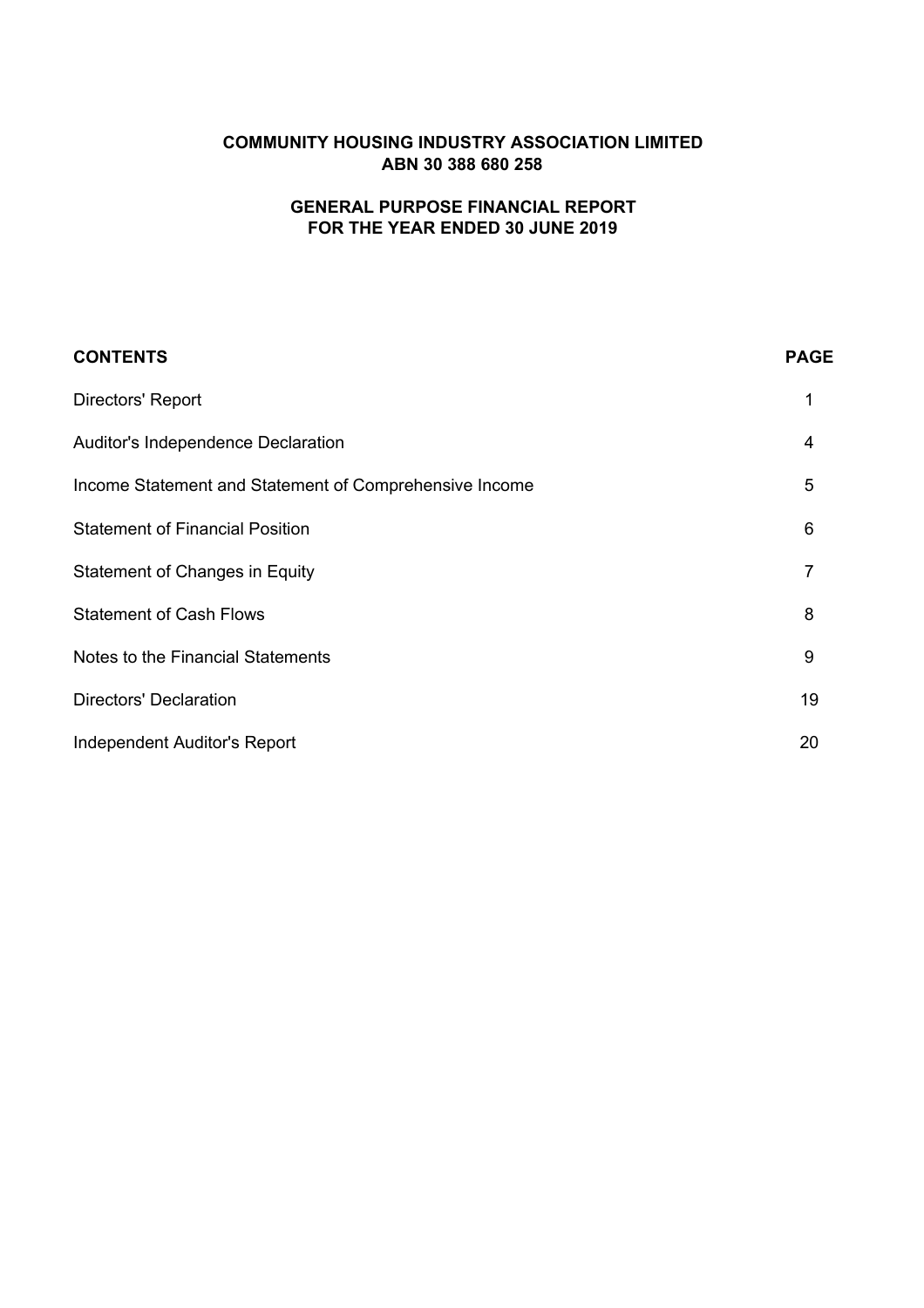#### **COMMUNITY HOUSING INDUSTRY ASSOCIATION LIMITED ABN 30 388 680 258 DIRECTORS' REPORT**

The Directors present their report on the Company for the financial year ended 30 June 2019.

#### **Directors**

The names of Directors in office at any time during or since the end of the year are:

| Michael Lennon                  | <b>Chair and Director</b>                                                         |
|---------------------------------|-----------------------------------------------------------------------------------|
| John Nicolades                  | Vice Chair and Director                                                           |
| Stephen Bevington               | <b>Director</b>                                                                   |
| Andrew Hannan                   | Regional Director - ACT                                                           |
| Stephen Nash                    | Regional Director - Victoria (Appointed 18 March 2019)                            |
| Leonie King                     | Regional Director - New South Wales                                               |
| Andrew Elvin                    | Regional Director - Queensland (Appointed 25 November 2018)                       |
| Geoff Barber                    | Regional Director - South Australia                                               |
| Jed Donoghue                    | Regional Director - Tasmania                                                      |
| Jillian Cable                   | Regional Director - Northern Territory (NT)                                       |
| Garry Ellender                  | Regional Director - Western Australia (Resigned June 2019)                        |
| <b>Steve Walker</b>             | Finance Committee Member and Director                                             |
| <b>Frances Paterson-Fleider</b> | Regional Director - Queensland (Retired 25 November 2018)                         |
| <b>Chris Glennen</b>            | Finance Committee Member and Regional Director - Victoria (Retired 18 March 2019) |

The Directors have been in office since the start of the financial year to the date of this report unless otherwise stated.

#### **Principal Activities**

CHIA is the peak industry body for the Australian community housing industry, which provides one in five of Australia's social housing properties. On behalf of its members, CHIA undertakes research, policy development and advocacy in relation to social and affordable housing issues.

Community housing providers manage a \$30 billion-plus portfolio of more than 80,000 rental properties, which are home to people who are on low and moderate incomes who find it hard to access affordable or appropriate housing in the private market and supports its members in providing social and affordable housing.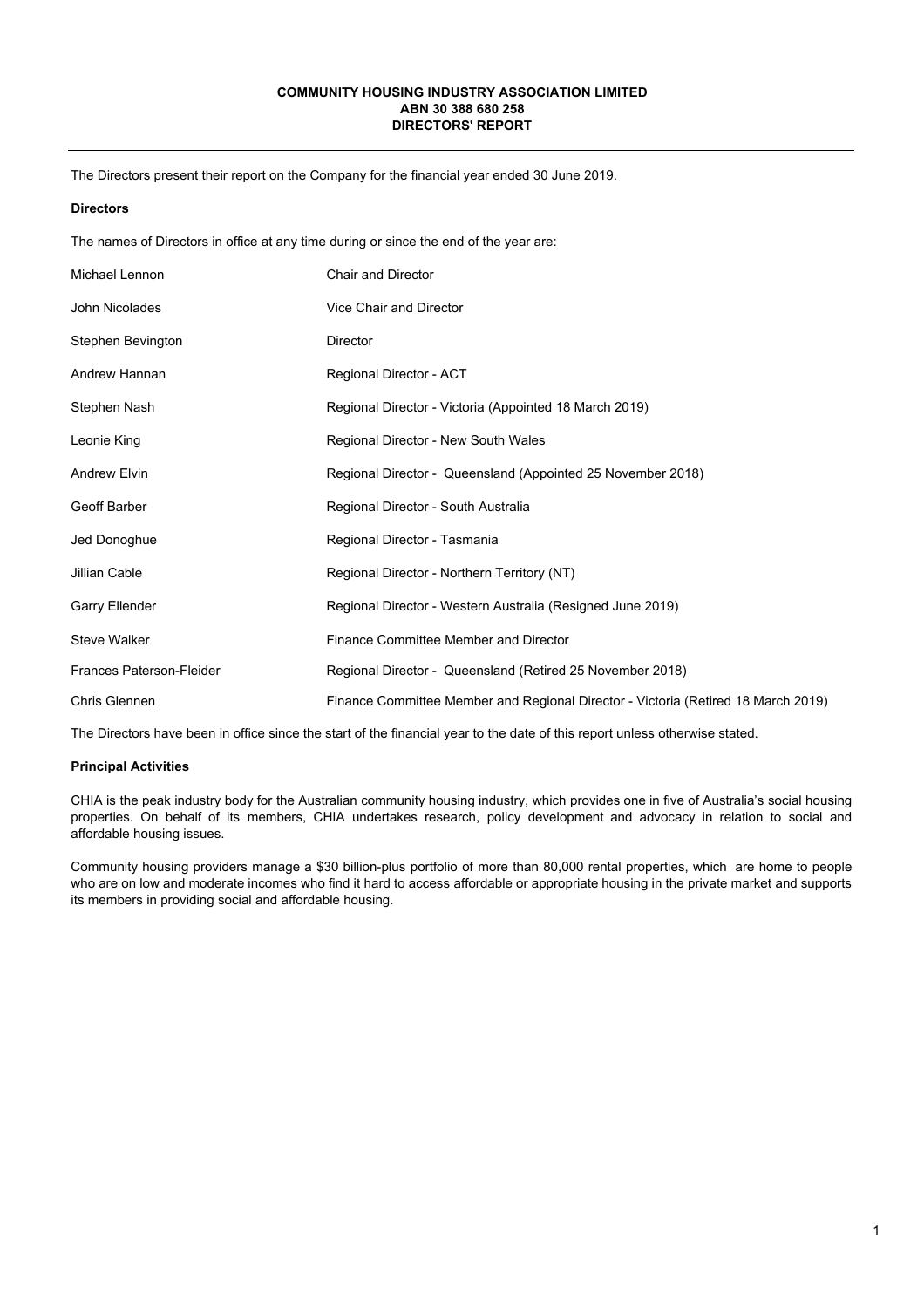#### **COMMUNITY HOUSING INDUSTRY ASSOCIATION LIMITED ABN 30 388 680 258 DIRECTORS' REPORT**

#### **Short Term and Long Term Objectives**

The principal short term and long term objectives of the company are to work towards the benevolent relief of poverty, distress or disadvantage suffered by individuals or families in Australia by:

- promoting, encouraging and assisting the provision of Community Housing; undertaking research relevant to the development of community housing;
- acting as a coordinating and educating agency for members in order to promote, encourage and assist in the provision of Community Housing; providing resources for community housing organisations nationally;
- liaising and working with all levels of government on behalf of members concerning the need for Community Housing, to develop policy for Community Housing;
- contributing to the development of Community Housing in Australia through research and development and the promotion of best practice;
- campaigning and advocating on behalf of members on issues of shared concern to members for the benefit of those seeking and utilising Community Housing;
- providing services for members to assist in the development and provision of Community Housing, and in carrying out their functions;
- assisting members to reduce the incidence of homelessness and address social disadvantage giving rise to an inability to obtain and secure affordable housing;
- developing a national vision for a Community Housing system that provides needy households in Australia with a choice in housing options;
- promoting a vision for Community Housing to government, the non- government sector and the general public;
- gathering, analysing and disseminating information on Community Housing and related issues; and
- representing the interests of Community Housing Providers in the development of policy in connection with Community Housing across Australia, in each State and Territory and in each sub-sector.

There were no significant changes in the principal activities of the Company during the year.

#### **Meetings of Directors**

During the financial year and to the date of this report, eleven (11) meetings of Directors (including committees of Directors) were held.

Attendances by each director during the year were as follows:

| Michael Lennon                              |
|---------------------------------------------|
| John Nicolades                              |
| Stephen Bevington                           |
| Andrew Hannan                               |
| Stephen Nash (Appointed Mar 2019)           |
| Leonie King                                 |
| Andrew Elvin (Appointed Nov 2018)           |
| Jillian Cable                               |
| Geoff Barber                                |
| Jed Donoghue                                |
| Steve Walker                                |
| Garry Ellender (Resigned June 2018)         |
| Frances Paterson-Fleider (Retired Nov 2018) |
| Chris Glennen (Retired Nov 2018)            |

|                    | <b>Meetings</b> |
|--------------------|-----------------|
| Number eligible to | <b>Number</b>   |
| attend             | attended        |
| 11                 | 11              |
| 11                 | 10              |
| 11                 | 9               |
| 11                 | 11              |
| 4                  | 3               |
| 11                 | 9               |
| 8                  |                 |
| 11                 | 6               |
| 11                 | 9               |
| 11                 | 9               |
| 11                 | 10              |
| 8                  |                 |
| 4                  | 3               |
|                    | 6               |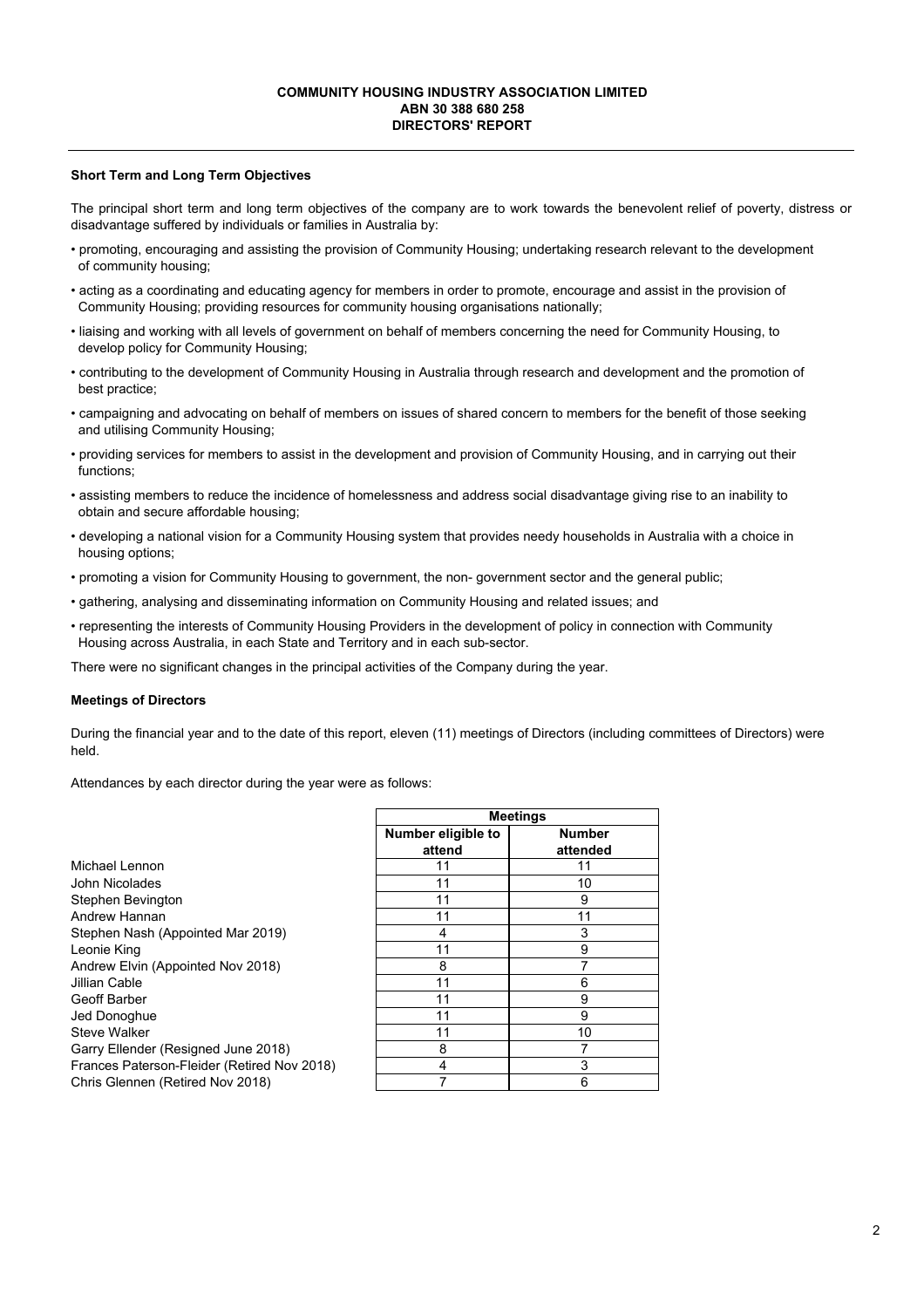#### **COMMUNITY HOUSING INDUSTRY ASSOCIATION LIMITED** ABN 30 388 680 258 **DIRECTORS' REPORT**

#### After balance day events

No matters or circumstances have arisen since the end of the financial year which significantly affected or may significantly affect the operations of the Company, the results of those operations or the state of affairs of the Company in future financial years.

#### **Contribution in Winding Up**

Community Housing Industry Association Limited is a company limited by guarantee. If the Company is wound up, the constitution states that each member is required to contribute a maximum of \$1 towards meeting any outstanding obligations of the Company. The members of the company are community housing organisations, state peak bodies which have been admitted as associates members and other organisations or individuals that support the Company's purpose and objectives.

#### **Auditor's Independence Declaration**

The auditor's independence declaration for the year ended 30 June 2019 has been received and is included in this report on Page 4.

Signed in accordance with a resolution of the Board of Directors,

Director

Mulaelhenne. **Director** 

Dated: 02/10/2019

Dated: 01/10/2019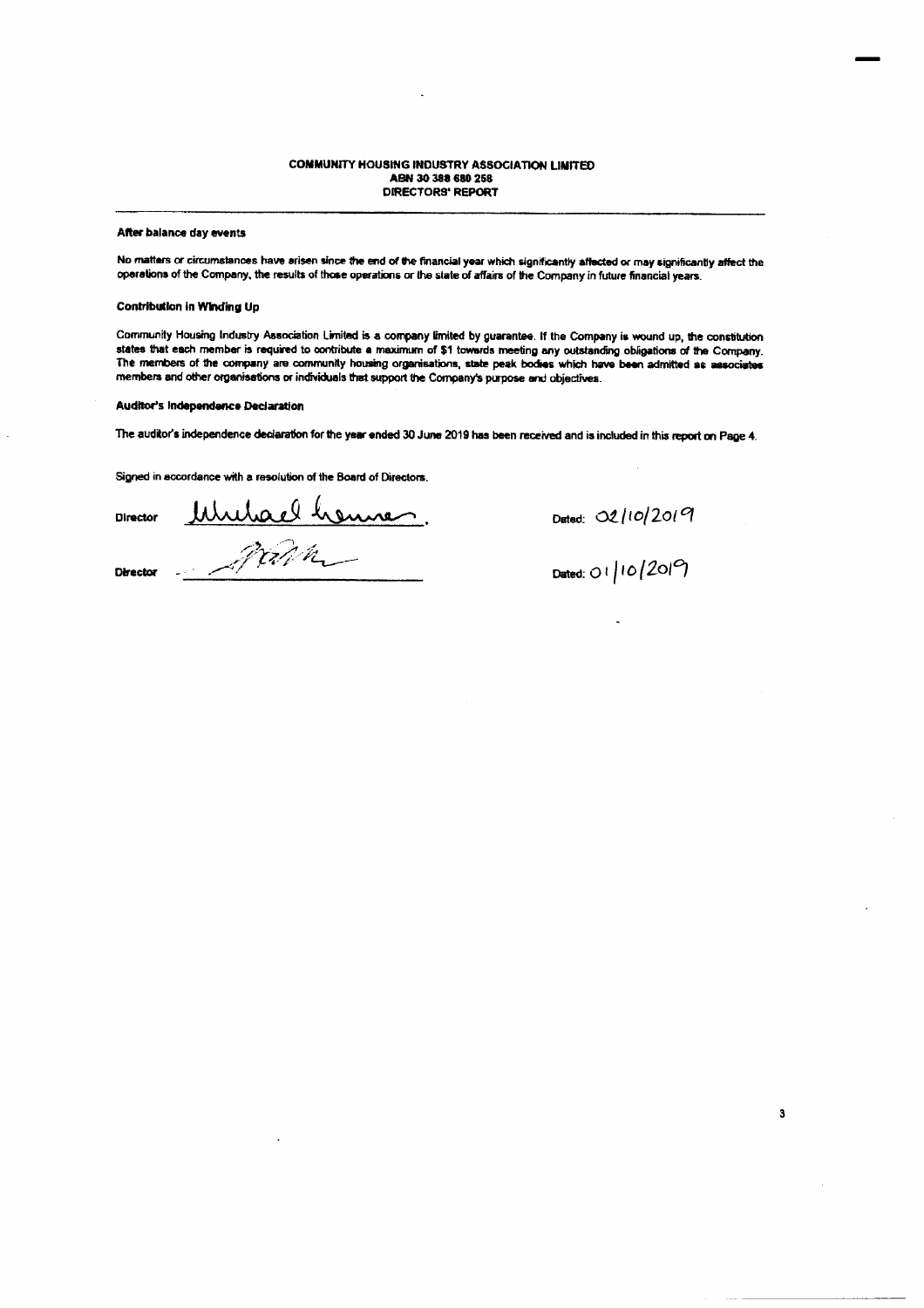**TOWARDS A VISION SHARED** 



ABN 15 893 818 045

127 Paisley Street Footscray VIC 3011 Australia

Phone (03) 9680 1000 Fax (03) 9689 6605

www.collinsco.com.au

# **AUDITOR'S INDEPENDENCE DECLARATION TO THE DIRECTORS OF COMMUNITY HOUSING INDUSTRY ASSOCIATION LIMITED A.B.N. 30 388 680 258**

I declare that to the best of my knowledge and belief, in relation to the audit for the financial year ended 30 June 2019 there have been:

- i. no contraventions of the auditor independence requirements of the *Australian Charities and Not for Profits Commission Act 2012* in relation to the audit; and
- ii. No contravention of any applicable code of professional conduct in relation to the audit.

**Frederik Ryk Ludolf Eksteen CA ASIC Auditor Registration Number 421448**

**Collins & Co 127 Paisley Street FOOTSCRAY VIC 3011**

**Dated this 11th day of October 2019**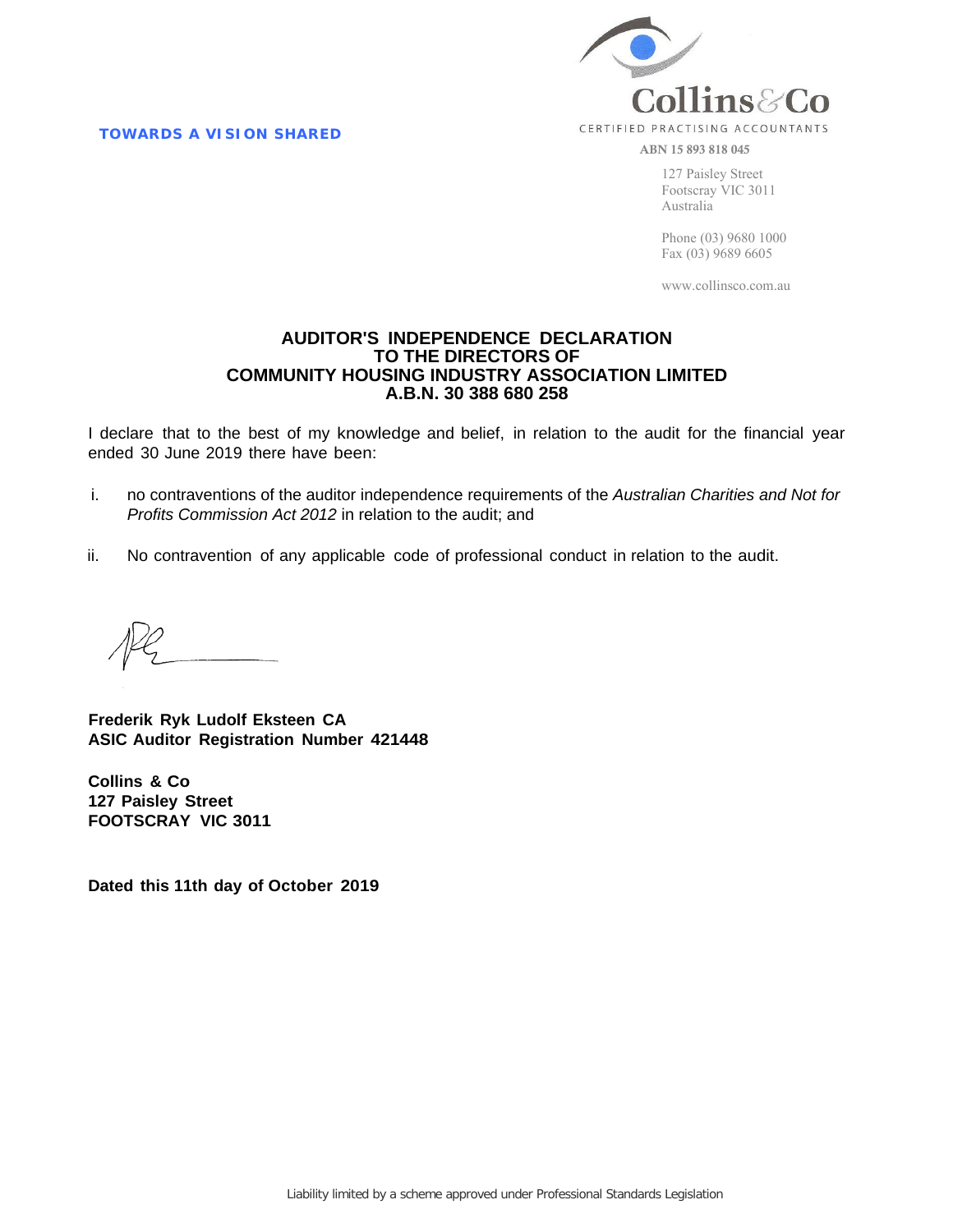# **COMMUNITY HOUSING INDUSTRY ASSOCIATION LIMITED ABN 30 388 680 258 INCOME STATEMENT FOR THE YEAR ENDED 30 JUNE 2019**

|                                                              | <b>Note</b> | 2019<br>\$ | 2018<br>\$ |
|--------------------------------------------------------------|-------------|------------|------------|
| CHIA membership income (including regional committees share) |             | 360,165    | 278,881    |
| Other income                                                 |             | 30,915     | 33,083     |
| Operational expenses                                         |             | (123, 647) | (92, 878)  |
| Depreciation expenses                                        |             | (297)      | (552)      |
| Loss on disposal of fixed assets                             |             |            | (3,420)    |
| Policy, research and advocacy                                |             | (2,000)    | (19, 672)  |
| Staff salaries and wages expenses                            |             | (198, 834) | (157,083)  |
| Regional committees contributions                            |             | (24, 596)  | (54, 306)  |
| Western Australia Operational Expenses                       |             | (63, 339)  | (1, 721)   |
| Net surplus/(deficit) before income tax                      |             | (21, 633)  | (17,668)   |
| Income tax expense                                           | 1(1)        |            |            |
| Net surplus/(deficit) attributable to the Company            |             | (21, 633)  | (17, 668)  |

# **COMMUNITY HOUSING INDUSTRY ASSOCIATION LIMITED ABN 30 388 680 258**

# **STATEMENT OF COMPREHENSIVE INCOME FOR THE YEAR ENDED 30 JUNE 2019**

|                                                        | 2019<br>\$ | 2018<br>\$ |
|--------------------------------------------------------|------------|------------|
| Surplus/(deficit) for the year                         | (21, 633)  | (17,668)   |
| Other comprehensive income after income tax            |            |            |
| Total comprehensive income for the year                | (21, 633)  | (17, 668)  |
| Total comprehensive income attributable to the Company | (21, 633)  | (17, 668)  |

The income statement and statement of comprehensive income are to be read in conjunction with the audit report and the notes to the financial statements.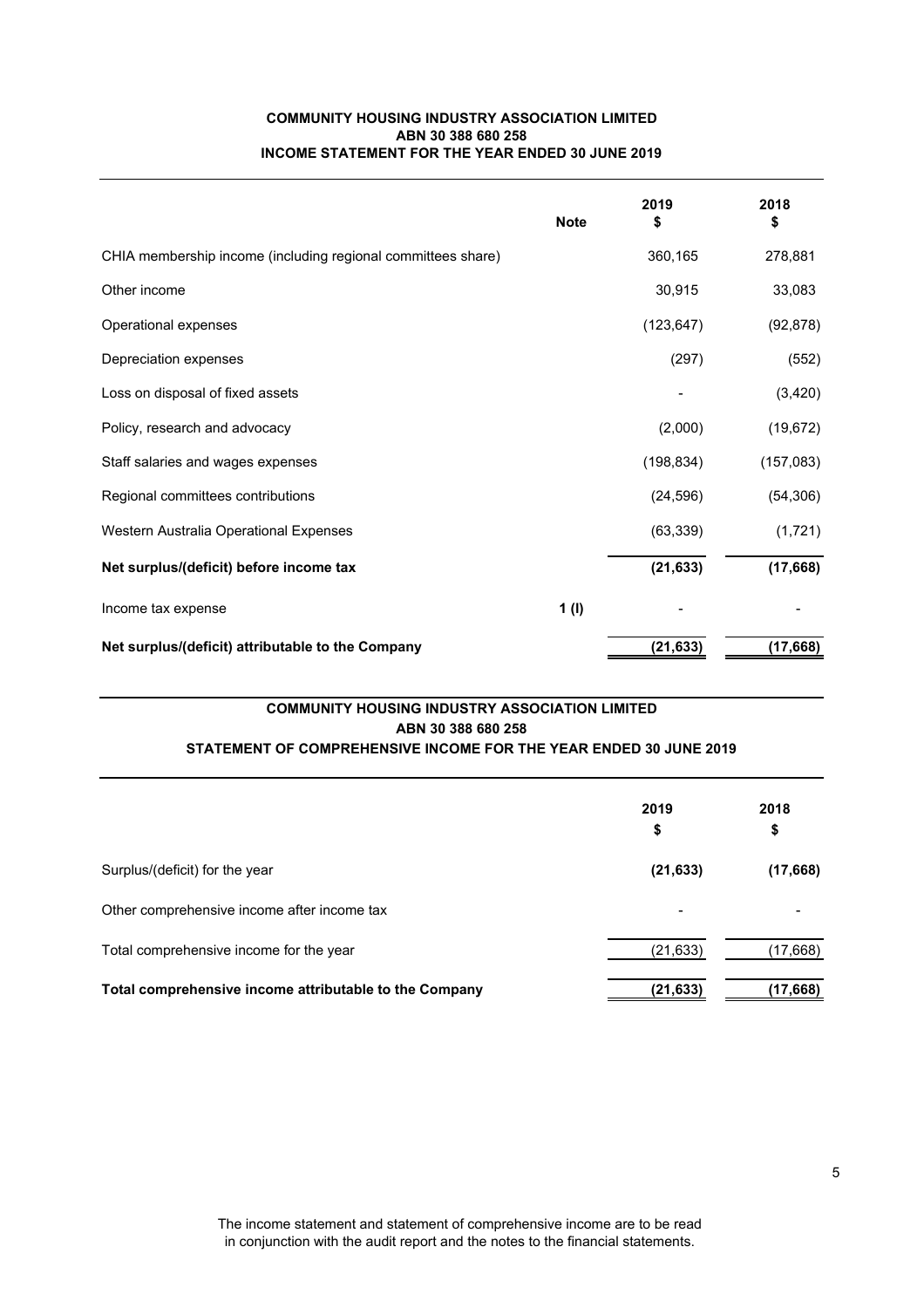# **COMMUNITY HOUSING INDUSTRY ASSOCIATION LIMITED STATEMENT OF FINANCIAL POSITION AS AT 30 JUNE 2019 ABN 30 388 680 258**

|                                        | <b>Note</b>             | 2019<br>\$ | 2018<br>\$ |
|----------------------------------------|-------------------------|------------|------------|
| <b>ASSETS</b>                          |                         |            |            |
| <b>CURRENT ASSETS</b>                  |                         |            |            |
| Cash and cash equivalents              | $\mathbf{2}$            | 277,955    | 300,418    |
| Trade and other receivables            | $\overline{3}$          | 17,698     | 28,808     |
| <b>TOTAL CURRENT ASSETS</b>            |                         | 295,653    | 329,226    |
| <b>NON CURRENT ASSETS</b>              |                         |            |            |
| Property, plant and equipment          | $\overline{\mathbf{4}}$ | 1,188      | 1,485      |
| <b>TOTAL NON-CURRENT ASSETS</b>        |                         | 1,188      | 1,485      |
| <b>TOTAL ASSETS</b>                    |                         | 296,841    | 330,711    |
| <b>LIABILITIES</b>                     |                         |            |            |
| <b>CURRENT LIABILITIES</b>             |                         |            |            |
| Accounts payable and other liabilities | 5                       | 133,812    | 148,033    |
| Provisions                             | $6\phantom{1}6$         | 8,989      | 7,005      |
| <b>TOTAL CURRENT LIABILITIES</b>       |                         | 142,801    | 155,038    |
| <b>NON-CURRENT LIABILITIES</b>         |                         |            |            |
| Provisions                             | $6\phantom{1}$          |            |            |
| <b>TOTAL NON-CURRENT LIABILITIES</b>   |                         |            |            |
| <b>TOTAL LIABILITIES</b>               |                         | 142,801    | 155,038    |
|                                        |                         |            |            |
| <b>NET ASSETS</b>                      |                         | 154,040    | 175,673    |
| <b>EQUITY</b>                          |                         |            |            |
| Accumulated members funds              |                         | 154,040    | 175,673    |
| <b>TOTAL EQUITY</b>                    |                         | 154,040    | 175,673    |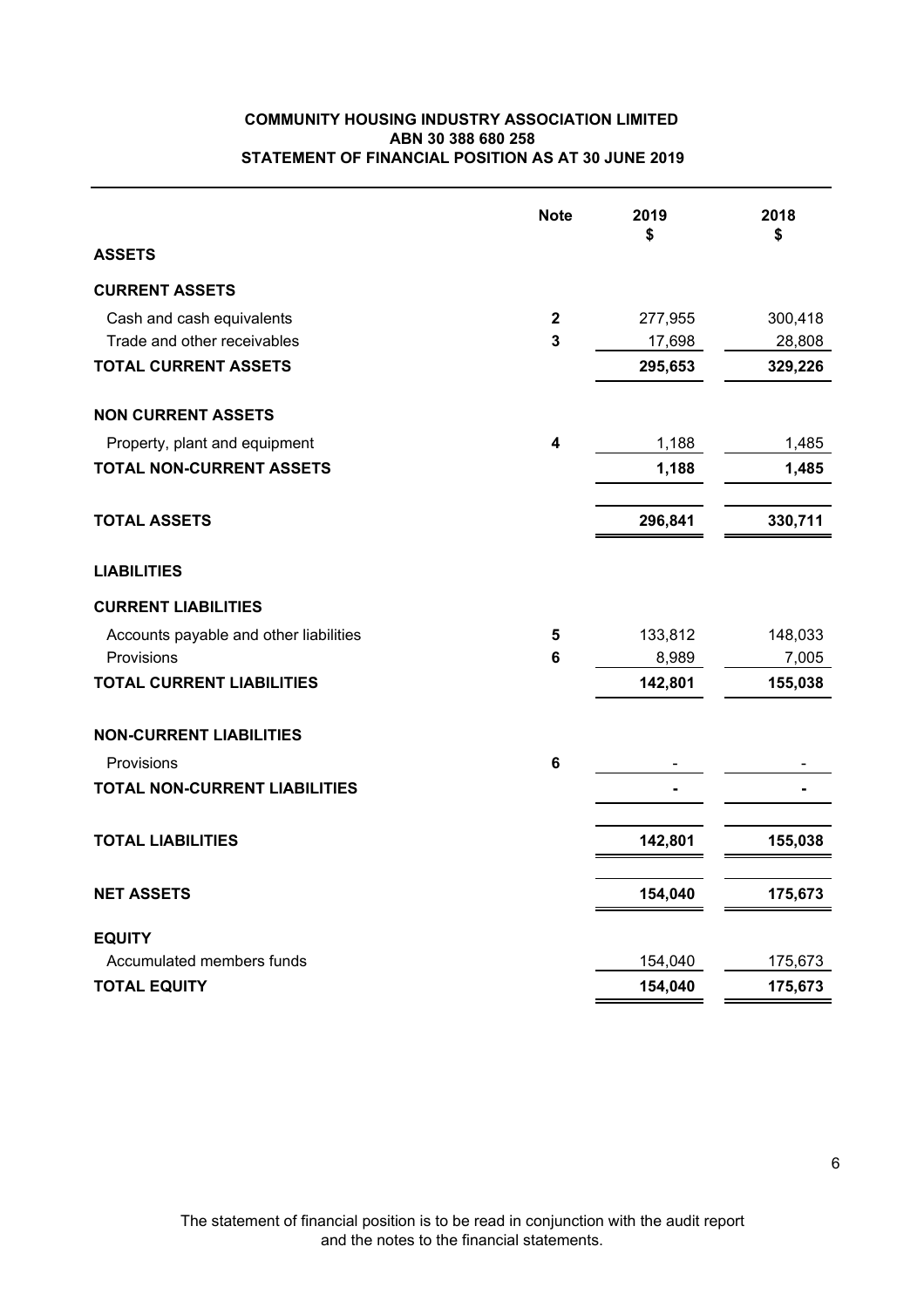# **COMMUNITY HOUSING INDUSTRY ASSOCIATION LIMITED STATEMENT OF CHANGES IN EQUITY FOR THE YEAR ENDED 30 JUNE 2019 ABN 30 388 680 258**

|                                                | Accumulated<br><b>Funds</b><br>\$ | <b>Total</b><br>\$ |  |
|------------------------------------------------|-----------------------------------|--------------------|--|
|                                                |                                   |                    |  |
| Balance as at 1 July 2017                      | 193,341                           | 193,341            |  |
| Surplus/ (Deficit) attributable to the Company | (17,668)                          | (17,668)           |  |
| Balance as at 30 June 2018                     | 175,673                           | 175,673            |  |
| Surplus/ (Deficit) attributable to the Company | (21, 633)                         | (21, 633)          |  |
| Balance as at 30 June 2019                     | 154,040                           | 154,040            |  |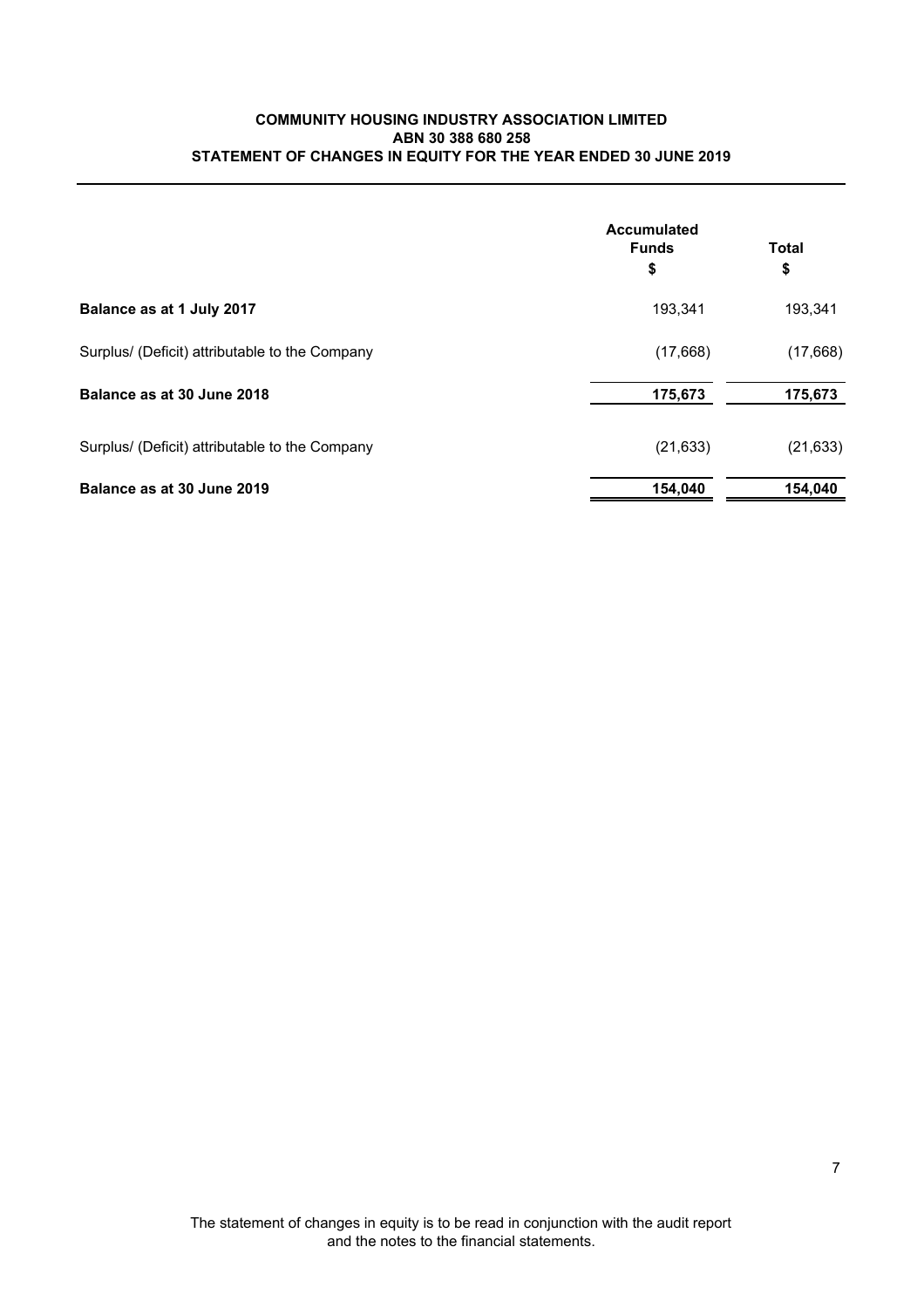# **COMMUNITY HOUSING INDUSTRY ASSOCIATION LIMITED ABN 30 388 680 258 STATEMENT OF CASH FLOWS FOR THE YEAR ENDED 30 JUNE 2019**

|                                                                          | <b>Note</b>  | 2019<br>S  | 2018<br>\$ |
|--------------------------------------------------------------------------|--------------|------------|------------|
| <b>CASH FLOWS FROM OPERATING ACTIVITIES</b>                              |              |            |            |
| Receipts from membership income (including net regional committee share) |              | 379,691    | 293,421    |
| Receipts from other income                                               |              | 50,743     | 28,112     |
| Payments to suppliers and employees                                      |              | (459, 074) | (261, 364) |
| Interest received                                                        |              | 6,177      | 4,971      |
| Net cash generated from/(used in) operating activities                   | 7            | (22, 463)  | 65,140     |
| <b>CASH FLOWS FROM INVESTING ACTIVITIES</b>                              |              |            |            |
| Payment for property, plant and equipment                                |              |            | (734)      |
| Proceeds from disposal of property, plant and equipment                  |              |            |            |
| Net cash (used in)/provided by investing activities                      |              |            | (734)      |
| <b>CASH FLOWS FROM FINANCING ACTIVITIES</b>                              |              |            |            |
| Proceeds from borrowings                                                 |              |            |            |
| Net cash used in financing activities                                    |              |            |            |
| Net increase/(decrease) in cash held                                     |              | (22, 463)  | 64,406     |
| Cash and cash equivalents at beginning of financial year                 |              | 300,418    | 236,012    |
| Cash and cash equivalents at end of financial year                       | $\mathbf{2}$ | 277,955    | 300,418    |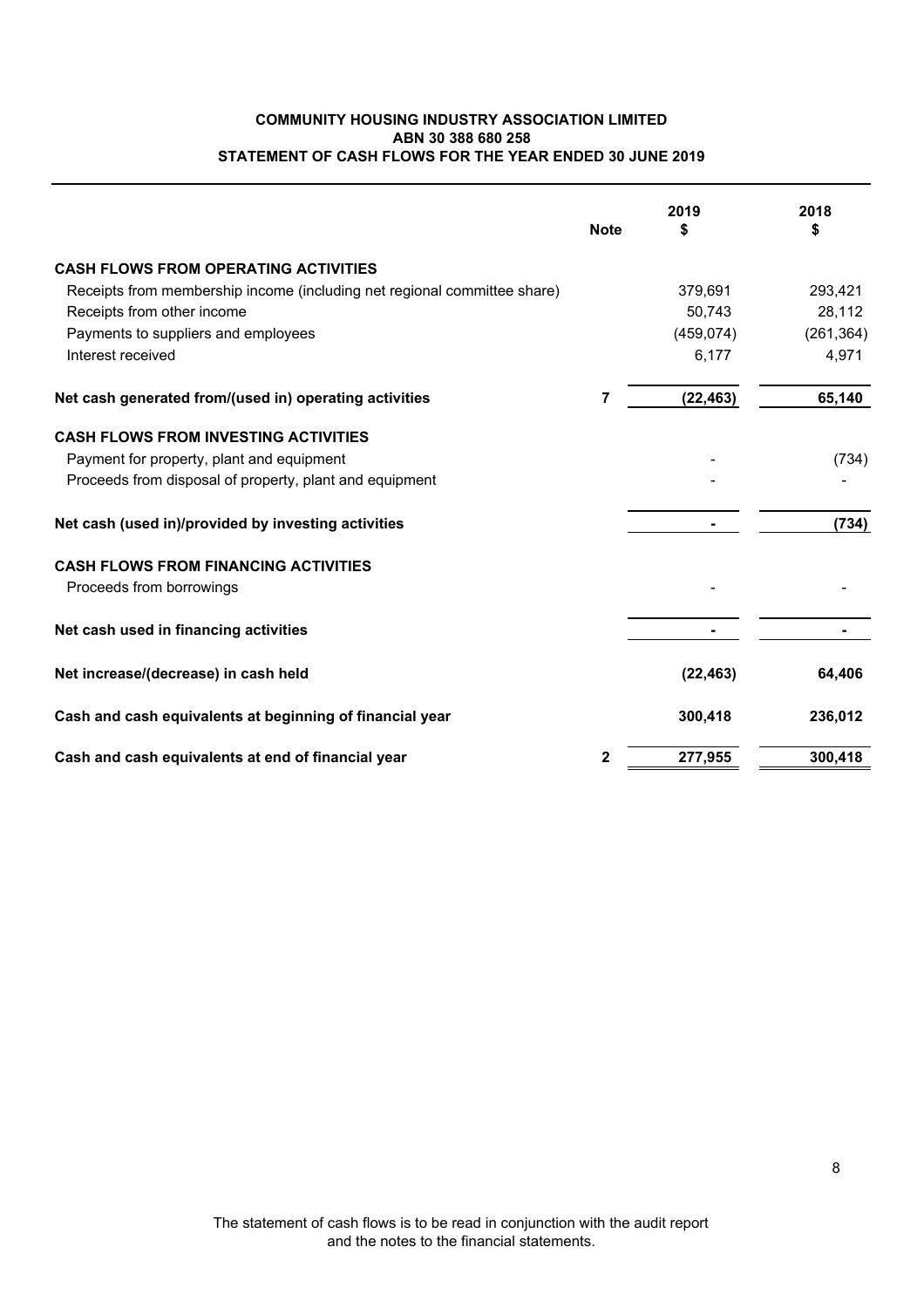# **Note 1. Statement of Significant Accounting Policies**

The financial statements and notes represent those of Community Housing Industry Association Limited, the Company.

### **Basis of preparation**

The Company has elected to adopt the Australian Accounting Standards – Reduced Disclosure Requirements (established by AASB 1053 *Application of Tiers of Australian Accounting Standards* and AASB 2010-2 *Amendments to Australian Accounting Standards arising from Reduced Disclosure Requirements* ).

The financial statements are general purpose financial statements that have been prepared in accordance with Australian Accounting Standards - Reduced Disclosure Requirements of the Australian Accounting Standards Board (AASB), the *Australian Charities and Not for Profits Commission Act* 2012, and the *Corporations Act* 2001. The Company is a not-forprofit Company for financial reporting purposes under Australian Accounting Standards.

The financial statements for the year ended 30 June 2019 were approved and authorised for issue by the Board of Directors on September 2019.

Australian Accounting Standards set out accounting policies that the AASB has concluded would result in financial statements containing relevant and reliable information about transactions, events and conditions. Material accounting policies adopted in the preparation of the financial statements are presented below and have been consistently applied unless stated otherwise.

The financial statements, except for the cash flow information, have been prepared on an accruals basis and are based on historical costs, modified, where applicable, by the measurement at fair value of selected non-current assets, financial assets and financial liabilities. The amounts presented in the financial statements have been rounded to the nearest dollar.

# **Accounting Policies**

#### **a. Property, Plant and Equipment**

Freehold land & buildings and plant & equipment are brought to account at cost less, where applicable, any accumulated depreciation and impairment losses. The carrying amount of property, plant and equipment is reviewed annually by directors to ensure it is not in excess of the recoverable amount of these assets. The recoverable amount is assessed on the basis of the expected net cash flows which will be received from the assets employment and subsequent disposal. The expected net cash flows have not been discounted to their present values in determining recoverable amounts.

The cost of fixed assets constructed within the Company includes the cost of materials, labour, borrowing costs and an appropriate proportion of fixed and variable overheads.

Subsequent costs are included in the assets carrying amount or recognised as a separate asset, as appropriate, only when it is probable that future economic benefits associated with the item will flow to the company and the cost of the asset can be measured reliably. All other repairs & maintenance are charged to the income statement during the financial period in which they are incurred.

Increases in the carrying amount arising on the revaluation of land and buildings are credited to a revaluation reserve in equity. Decreases that offset previous increases of the same asset are charged against fair value reserves directly in equity; all other decreases are charged to the income statement.

The depreciable amount of all fixed assets including building and capitalised lease assets, but excluding freehold land, is depreciated on a straight line basis over their useful lives to the Company commencing from the time the asset is held ready for use. Properties held for investment purposes are not subject to depreciation.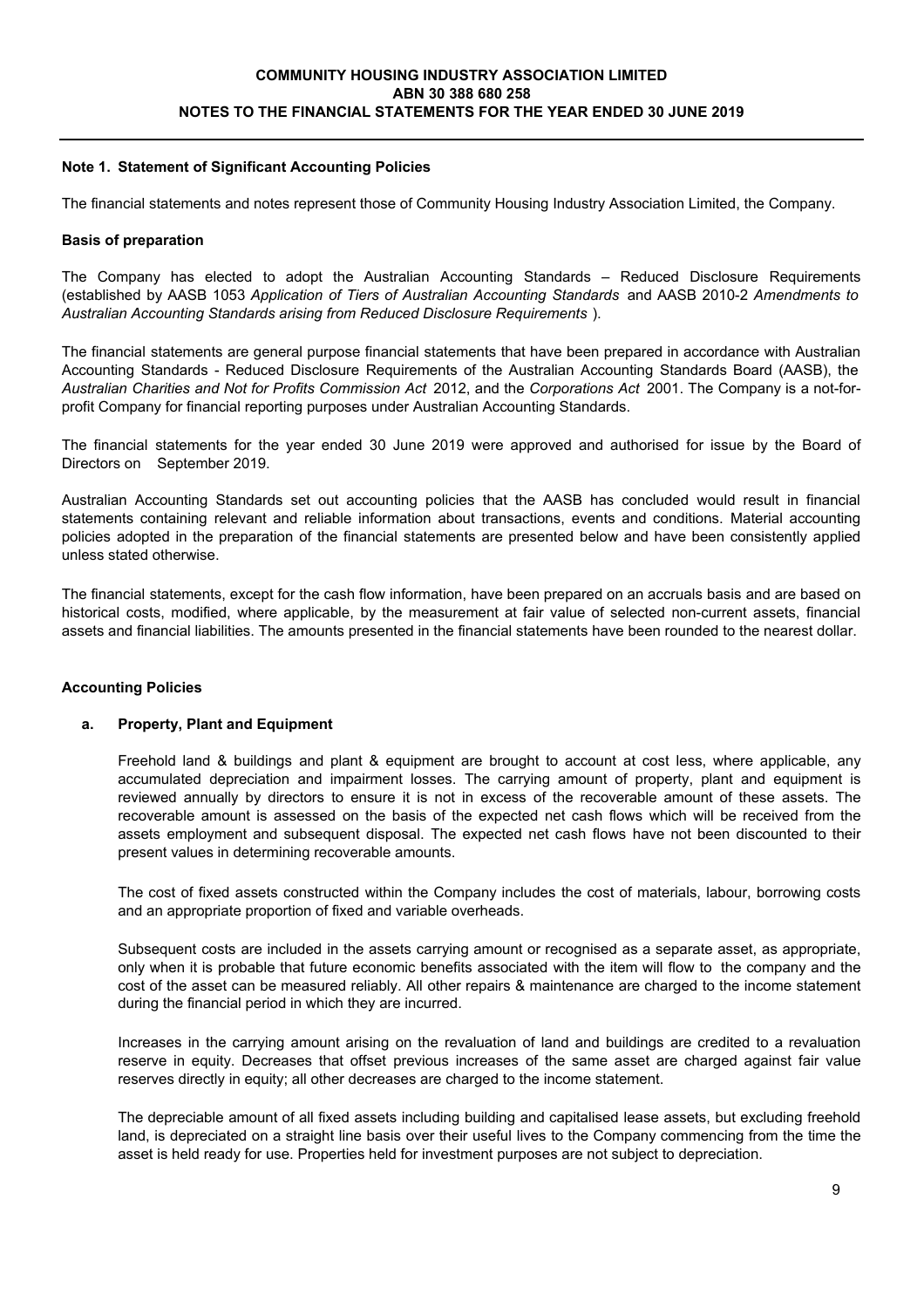The assets residual values and useful lives are reviewed, and adjusted if appropriate, at each balance sheet date. An assets carrying amount is written down immediately to its recoverable amount if the assets carrying amount is greater than its estimated recoverable amount.

Gains and losses on disposal are determined by comparing proceeds with the carrying amount. These gains and losses are included in the income statement.

The depreciation rates used for each class of depreciable assets are:

| <b>Class of fixed asset</b>         | <b>Depreciation rate</b> |  |
|-------------------------------------|--------------------------|--|
| Buildings and building improvements | $20\% - 50\%$            |  |
| Equipment                           | 20% - 35%                |  |
| Motor vehicles                      | <b>20%</b>               |  |

### **b. Impairment of Assets**

At each reporting date, the company reviews the carrying values of its assets to determine whether there is any indication that those assets have been impaired. If such an indication exists, the recoverable amount of the asset, being the higher of the asset's fair value less costs to sell and value-in-use, is compared to the asset's carrying value. Any excess of the assets carrying value over its recoverable amount is expensed to the income statement.

Where it is not possible to estimate the recoverable amount of an individual asset, the company estimates the recoverable amount of the cash generating unit to which the asset belongs.

## **c. Leases**

All leases are classified as operating leases. Where the Company is a lessee, payments on operating lease agreements are recognised as an expense on a straight-line basis over the lease term. Associated costs, such as maintenance and insurance, are expensed as incurred.

# **d. Financial Instruments**

#### **Initial Recognition and Measurement**

Financial assets and financial liabilities are recognised when the Company becomes a party to the contractual provisions to the instrument. For financial assets, this is equivalent to the date that the Company commits itself to either purchase or sale of the asset (i.e. trade date accounting is adopted).

Financial instruments are initially measured at fair value plus transactions costs, except where the instrument is classified 'at fair value through profit or loss', in which case transaction costs are expensed to profit or loss immediately.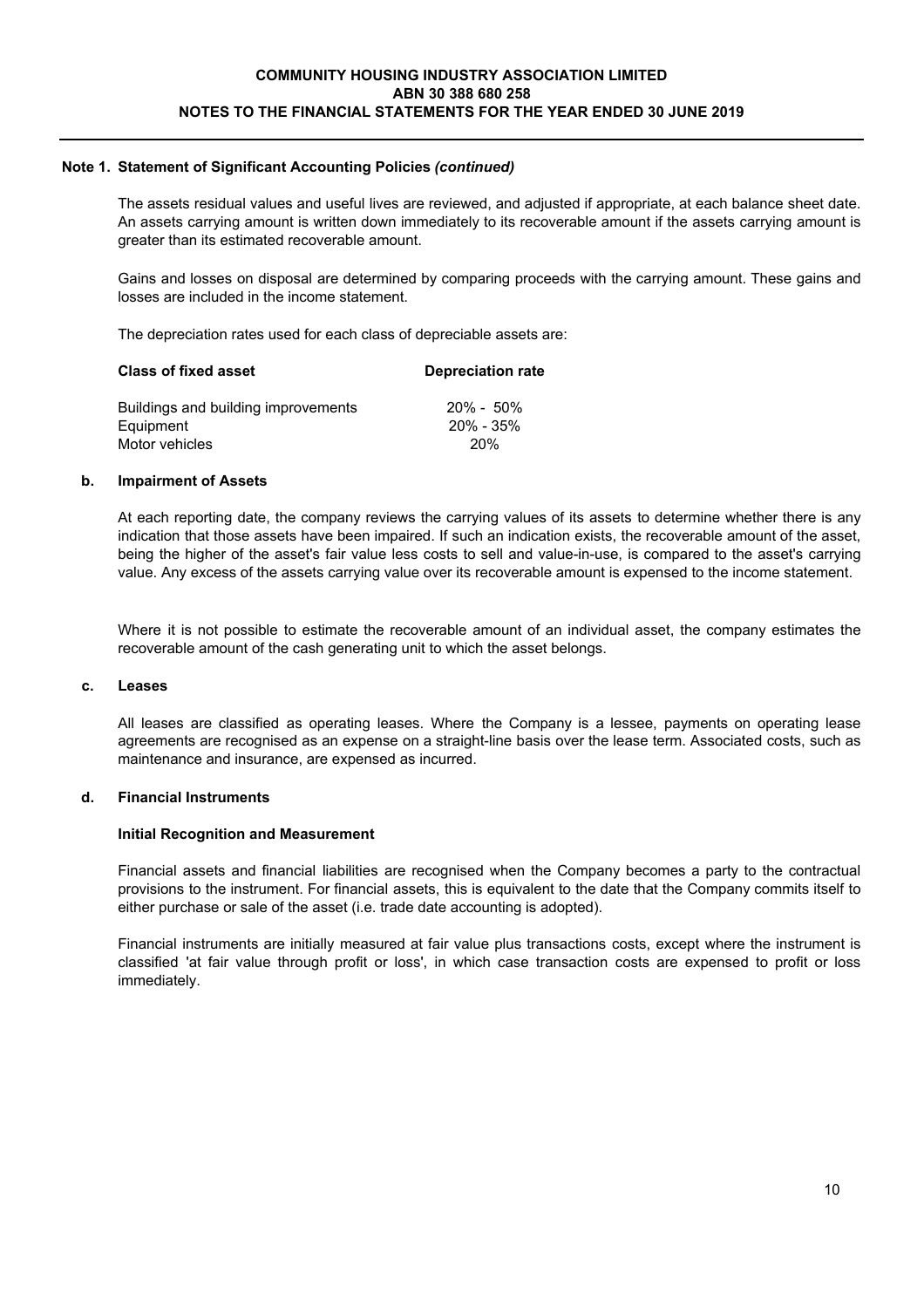#### **d. Financial Instruments** *(continued)*

### **Classification and Subsequent Measurement**

Finance instruments are subsequently measured at either of fair value, amortised cost using the effective interest rate method, or cost. *Fair value* represents the amount for which an asset could be exchanged or a liability settled, between knowledgeable, willing parties. Where available, quoted prices in an active market are used to determine fair value. In other circumstances, valuation techniques are adopted.

*Amortised cost* is calculated as (i) the amount at which the financial asset or financial liability is measured at initial recognition (ii) less principal repayments (iii) plus or minus the cumulative amortisation of the difference, if any, between the amount initially recognised and the maturity amount calculated using the effective interest method; and (iv) less any reduction for impairment.

*The effective interest method* is used to allocate interest income or interest expense over the relevant period and is equivalent to the rate that exactly discounts estimated future cash payments or receipts (including fees, transaction costs and other premiums or discounts) through the expected life (or when this cannot be reliably predicted, the contractual term) of the financial instrument to the net carrying amount of the financial asset or financial liability. Revisions to expected future net cash flows will necessitate an adjustment to the carrying value with a consequential recognition of an income or expense in profit or loss.

#### **Financial assets at fair value through the profit and loss**

Financial assets are classified at "fair value through profit or loss" when they are held for trading for the purpose of short-term profit taking, or where they are derivatives not held for hedging purposes, or when they are designated as such to avoid an accounting mismatch or to enable performance evaluation where a Company of financial assets is managed by key management personnel on a fair value basis in accordance with a documented risk management or investment strategy. Such assets are subsequently measured at fair value with changes in carrying value being included in profit or loss.

#### **Loans and receivables**

Loans and receivables are non-derivative financial assets with fixed or determinable payments that are not quoted in an active market and are subsequently measured at amortised cost.

Loans and receivables are included in current assets, except for those which are not expected to mature within 12 months after the end of the reporting period, which will be classified as non-current assets.

#### **Held-to-maturity investments**

Held-to-maturity investments are non-derivative financial assets that have fixed maturities and fixed or determinable payments, and it is the Company's intention to hold these investments to maturity. They are subsequently measured at amortised cost.

Held-to-maturity investments are Included in non-current assets, except for those which are expected to mature within 12 months after the end of reporting period. If during the period the Company sold or reclassified more than an insignificant amount of the held-to-maturity investments before maturity, the entire held-to-maturity investments would be tainted and reclassified as available-for-sale.

## **Financial liabilities**

Non-derivative financial liabilities are recognised at amortised cost, comprising original debt less principal payments and amortisation.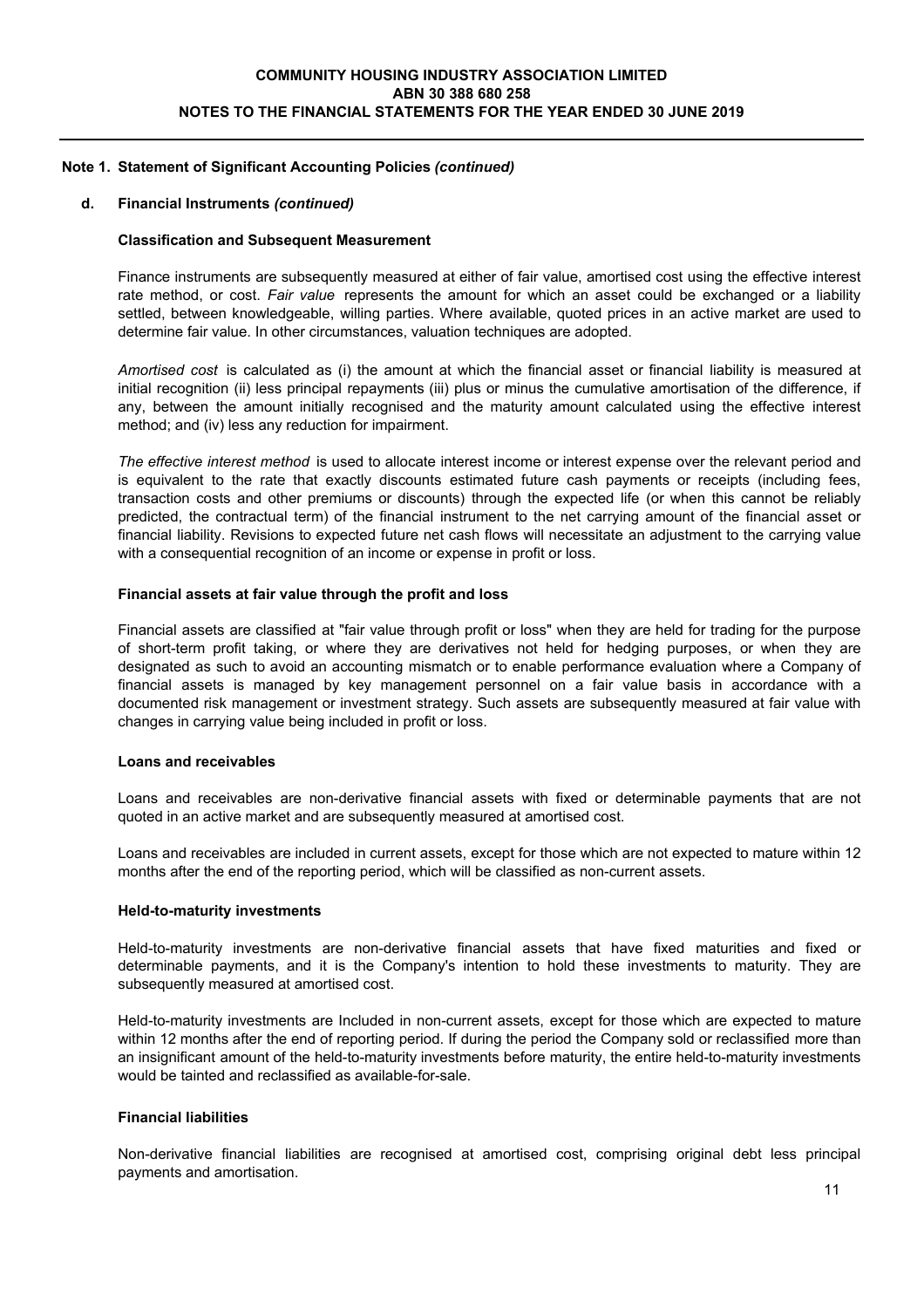### **d. Financial Instruments** *(continued)*

#### **Fair value**

Fair value is determined based on current bid prices for all quoted investments. Valuation techniques are applied to determine the fair value for all unlisted securities, including recent arm's length transactions, reference to similar instruments and option pricing models.

#### **Impairment**

At the end of each reporting period, the Company assesses whether there is objective evidence that a financial instrument has been impaired. In the case of available-for-sale financial instruments, a prolonged decline in the value of the instrument is considered to determine whether an impairment has arisen. Impairment losses are recognised in the statement of comprehensive income.

### **Derecognition**

Financial assets are derecognised where the contractual rights to receipt of cash flows expires or the asset is transferred to another party whereby the Company no longer has any significant continuing involvement in the risks and benefits associated with the asset. Financial liabilities are derecognised where the related obligations are either discharged, cancelled or expired. The difference between the carrying value of the financial liability, which is extinguished or transferred to another party and the fair value of consideration paid, including the transfer of non-cash assets or liabilities assumed, is recognised in profit or loss.

#### **e. Employee Benefits**

#### **Short term benefits**

The provisions for employee entitlements to wages, salaries, annual and paid maternity leave represent obligations resulting from employees' services provided up to reporting date, calculated at undiscounted amounts based on wage and salary rates, including related on-costs, which the Company expects to pay at the end of each reporting period.

#### **Long term benefits**

The provision for employee entitlements to long service leave represents the present value of the estimated future cash outflows to be made resulting from employees' services provided up to reporting date.

#### **Superannuation**

Superannuation contributions are made by the Company to approved superannuation funds for all employees. The costs are charged as employee expenses as they are incurred. The Company has no legal obligation to cover any shortfall in the superannuation funds' obligations to provide benefits to employees on retirement.

#### **f. Provisions**

Provisions are recognised when the Company has a legal or constructive obligation, as a result of past events, for which it is probable that an outflow of economic benefits will result and that outflow can be reliably measured.

Provisions are measured using the best estimate of the amounts required to settle the obligation at the end of the reporting period.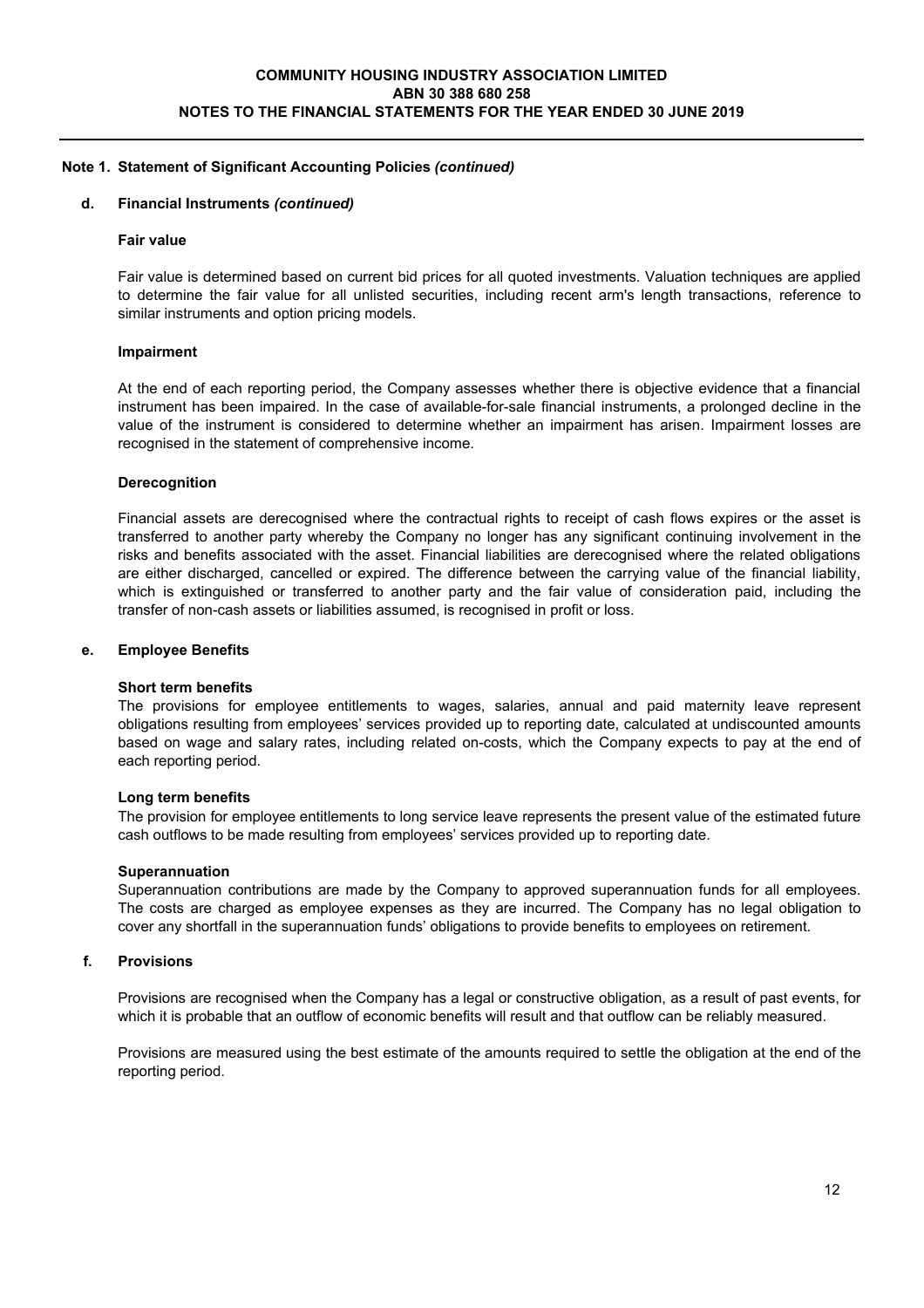### **g. Cash and Cash Equivalents**

Cash and cash equivalents include cash on hand, deposits held at call with banks, other short-term highly liquid investments with original maturities of three months or less, and bank overdrafts. Bank overdrafts are shown within short term borrowings in current liabilities in the statement of financial position.

#### **h. Revenue**

Revenue comprises revenue from the membership activities, donations, interest received, member contributions and contract revenue.

Revenue is measured by reference to the fair value of consideration received or receivable by the Company for goods supplied and services provided, excluding sales taxes, rebates, and trade discounts.

Revenue is recognised when the amount of revenue can be measured reliably, collection is probable, the costs incurred or to be incurred can be measured reliably, and when the criteria for each of the Company's different activities have been met. Details of the activity-specific recognition criteria are described below.

#### *Membership Fees*

Membership fees, including the component to support Regional Committee activities, are recognised when the invoice for membership is raised..

### *Client Contributions*

Fees charged for services provided to clients are recognised when the service is provided.

#### *Donations*

Donations collected, including cash and goods for resale, are recognised as revenue when the Company gains control, economic benefits are probable and the amount of the donation can be measured reliably.

#### *Interest Revenue*

Interest revenue is recognised on a time proportional basis taking into account the interest rates applicable to the financial assets.

#### **i. Trade and Other Payables**

Trade and other payables represent the liabilities for goods and services received by the Company that remain unpaid at the end of the reporting period. The balance is recognised as a current liability with the amounts normally paid within 30 days of recognition of the liability.

# **j. Borrowing Costs**

Borrowing costs are expensed in the period in which the costs are incurred.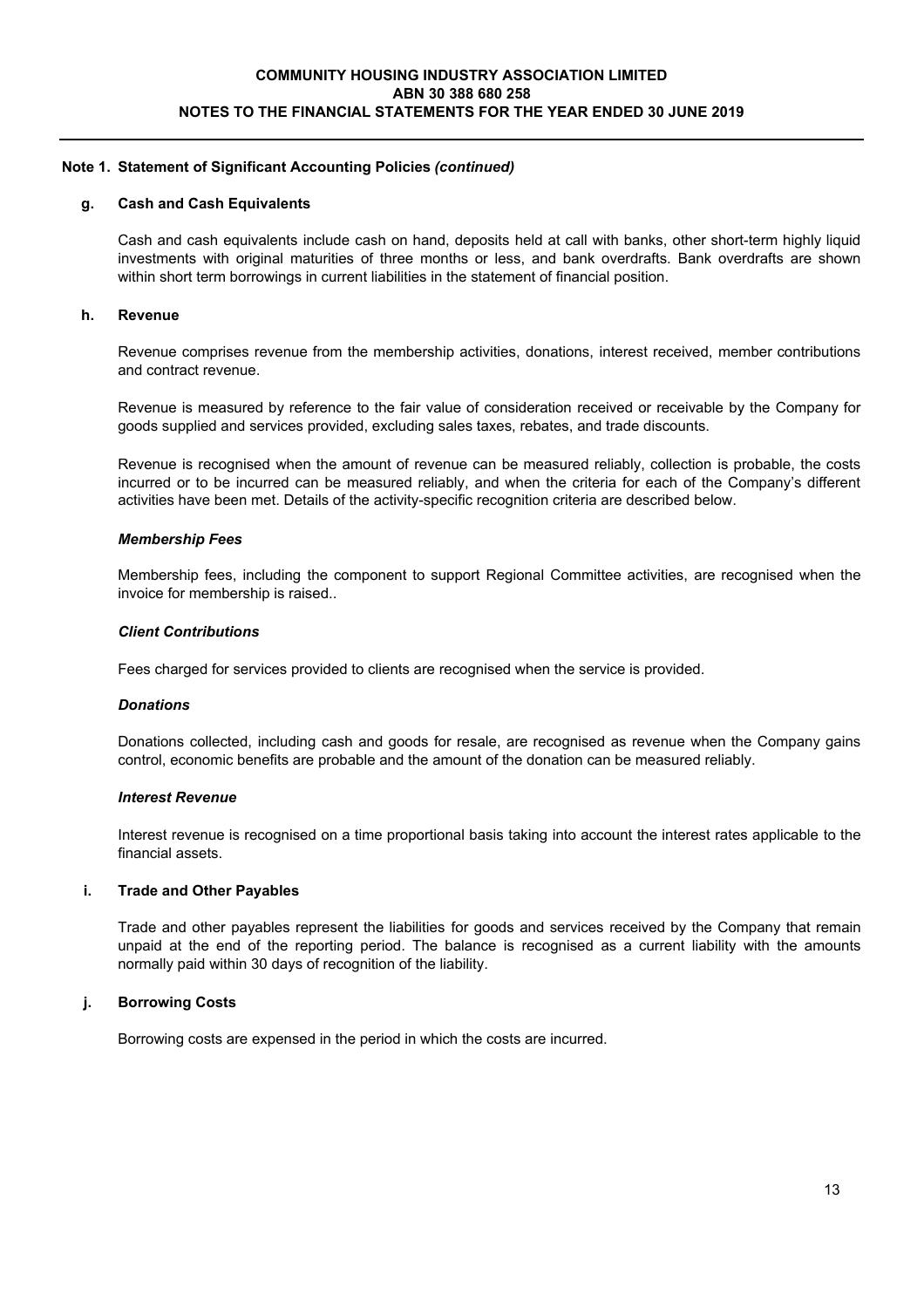### **k. Goods and Services Tax (GST)**

Revenues, expenses and assets are recognised net of the amount of GST, except where the amount of GST incurred is not recoverable from the Australian Tax Office.

Receivables and payables are stated inclusive of the amount of GST receivable or payable. The net amount of GST recoverable from, or payable to, the ATO is included with other receivables or payables in the statement of financial position.

Cash flows are presented on a net basis. The GST components of cash flows arising from investing or financing activities which are recoverable from, or payable to, the ATO are presented as operating cash flows excluded from the receipts from customers or the payments to suppliers.

#### **l. Taxes**

### *Income Tax*

By virtue of its aims as set out in the constitution, the Company qualifies as an organisation specifically exempt from income tax under the *Income Tax Assessment Act 1997.*

### *Land Tax*

The Company is exempt from land tax because the property is used exclusively for a charitable purpose.

### *Payroll Tax*

The Company is exempt from payroll tax because it is classified as a Public Benevolent Institution, as well as being a not-for-profit with a dominant charitable purpose.

### *Stamp Duty*

The Company is exempt from stamp duty because the Company's purpose and activities are exclusively

#### **m. Comparative Figures**

Where required by Accounting Standards, comparative figures have been adjusted to conform with changes in presentation for the current financial year.

When a Company applies an accounting policy retrospectively, makes a retrospective restatement or reclassifies items in its financial statements, a statement of financial position as at the beginning of the earliest comparative period must be disclosed.

## **n. Significant management judgement in applying accounting policies**

When preparing the financial statements, management undertakes a number of judgements, estimates and assumptions about the recognition and measurement of assets, liabilities, income and expenses.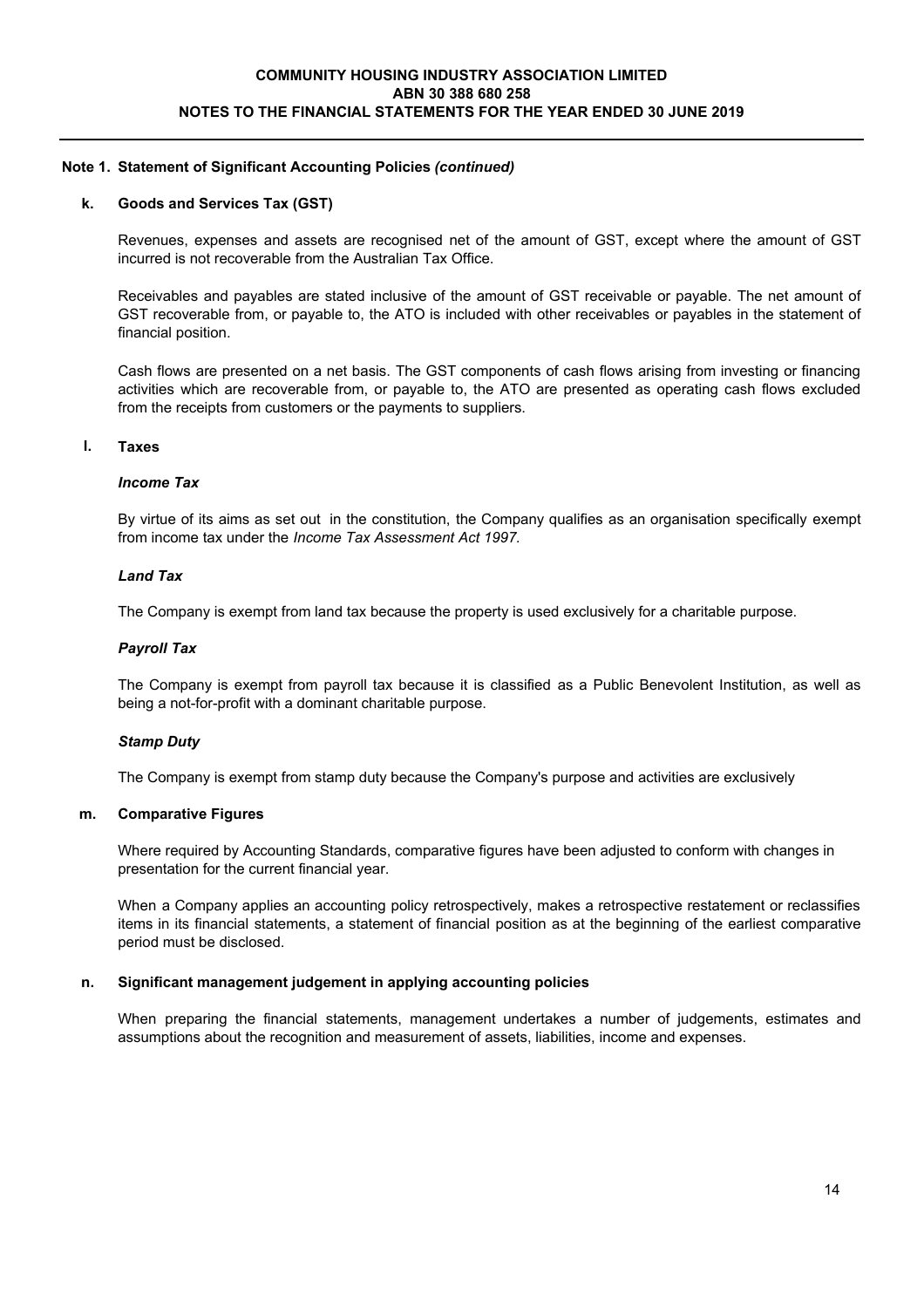### *Estimation uncertainty*

The directors evaluate estimates and judgements incorporated into the financial statements based on historical knowledge and best available current information.

Estimates assume a reasonable expectation of future events and are based on current trends and economic data, obtained both externally and within the Company.

### **n. Significant management judgement in applying accounting policies (continued)**

#### *Impairment*

The Company assesses impairment at each reporting date by evaluating conditions specific to the Company that may lead to impairment of assets.

Where an impairment trigger exists, the recoverable amount of the asset is determined.

#### *Useful Lives of Depreciable Assets*

Management reviews its estimate of the useful lives of depreciable assets at each reporting date, based on the expected utility of the assets.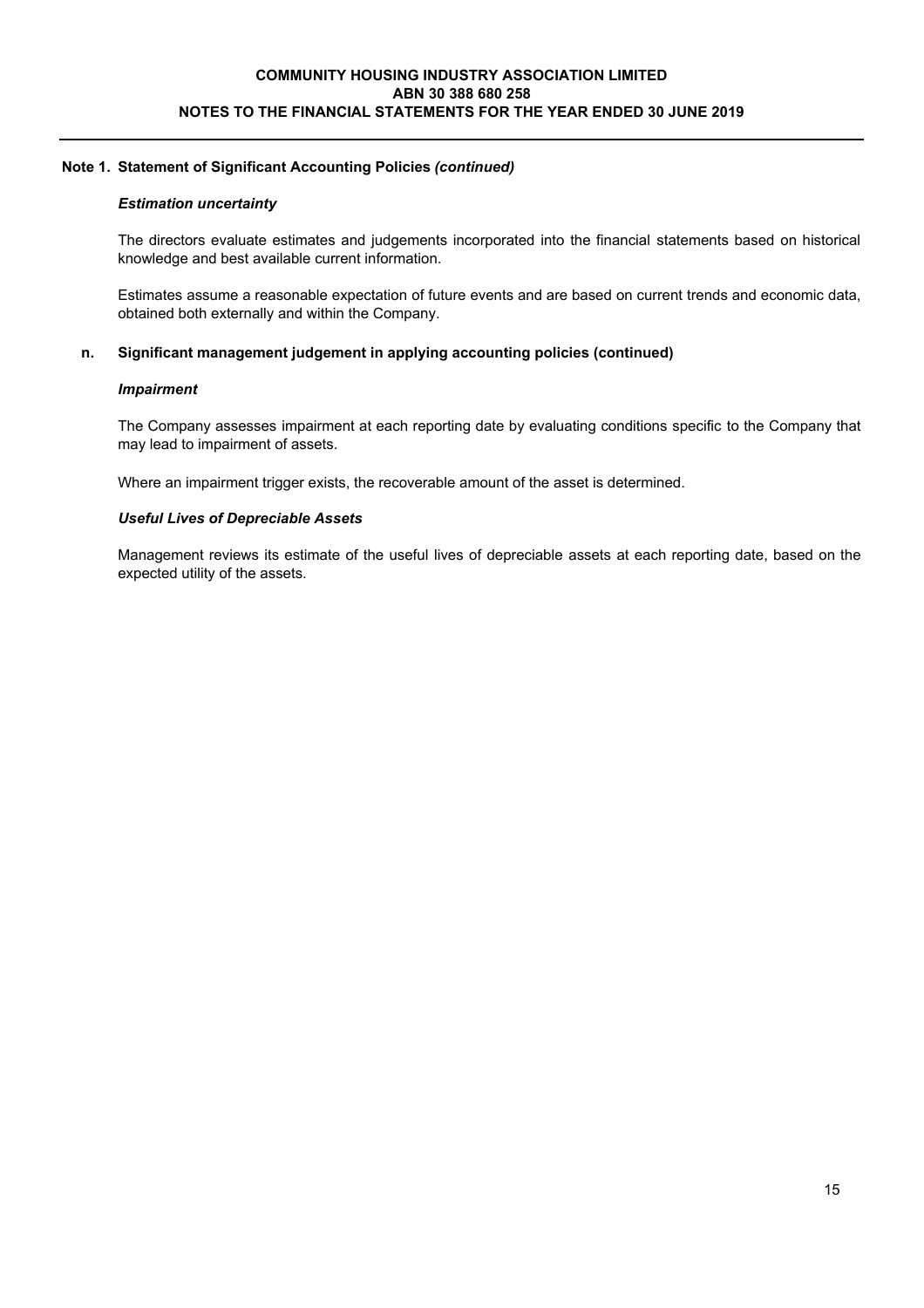# **COMMUNITY HOUSING INDUSTRY ASSOCIATION LIMITED ABN 30 388 680 258 NOTES TO THE FINANCIAL STATEMENTS FOR THE YEAR ENDED 30 JUNE 2019**

| Note 2. Cash and Cash Equivalents<br>Cash at bank - Operating Account<br>175,856<br>299,512<br>Cash at bank - Membership Account<br>1,487<br>Cash at bank - Debit Card Account<br>292<br>612<br>Cash at bank - Salary Sacrifice Account<br>614<br>100,000<br>Cash at bank - Term Deposit<br>300,418<br>277,955<br><b>Reconciliation of cash</b><br>Cash at the end of the financial year as shown in the cash flow statement<br>is reconciled to items in the balance sheet as follows:<br>277,955<br>Cash and cash equivalents<br>300,418<br>277,955<br>300,418<br><b>Trade and Other Receivables</b><br>Note 3.<br>Trade debtors<br>22,435<br>28,808<br>Provision for doubtful debts<br>(4, 737)<br>28,808<br>17,698<br><b>Property, Plant and Equipment</b><br>Note 4.<br><b>Furniture and fixtures</b><br>2,184<br>2,184<br>At cost<br>(996)<br>Accumulated depreciation<br>(699)<br>1,188<br>1,485<br>1,188<br>1,485<br>Total property, plant and equipment<br><b>Accounts Payable and Other Liabilities</b><br>Note 5.<br><b>Current - Unsecured</b><br>Other payables<br>27,239<br>9,908<br>Membership Income Received in Advance<br>8,416<br>Membership fees - regional committees<br>63,359<br>130,917<br>GST liability/(asset)<br>4,728<br>5,860<br>PAYG withholding payable<br>3,916<br>992<br>Project Income Received in Advance<br>26,005<br>Superannuation payable<br>149<br>356<br>133,812<br>148,033<br>Financial liabilities at amortised cost classified as trade and other payables<br>Trade and other payables<br>- Total current<br>133,812<br>148,033<br>- Total non-current<br>133,812<br>148,033 |  | 2019<br>\$ | 2018<br>\$ |
|--------------------------------------------------------------------------------------------------------------------------------------------------------------------------------------------------------------------------------------------------------------------------------------------------------------------------------------------------------------------------------------------------------------------------------------------------------------------------------------------------------------------------------------------------------------------------------------------------------------------------------------------------------------------------------------------------------------------------------------------------------------------------------------------------------------------------------------------------------------------------------------------------------------------------------------------------------------------------------------------------------------------------------------------------------------------------------------------------------------------------------------------------------------------------------------------------------------------------------------------------------------------------------------------------------------------------------------------------------------------------------------------------------------------------------------------------------------------------------------------------------------------------------------------------------------------------------------------------------------------------|--|------------|------------|
|                                                                                                                                                                                                                                                                                                                                                                                                                                                                                                                                                                                                                                                                                                                                                                                                                                                                                                                                                                                                                                                                                                                                                                                                                                                                                                                                                                                                                                                                                                                                                                                                                          |  |            |            |
|                                                                                                                                                                                                                                                                                                                                                                                                                                                                                                                                                                                                                                                                                                                                                                                                                                                                                                                                                                                                                                                                                                                                                                                                                                                                                                                                                                                                                                                                                                                                                                                                                          |  |            |            |
|                                                                                                                                                                                                                                                                                                                                                                                                                                                                                                                                                                                                                                                                                                                                                                                                                                                                                                                                                                                                                                                                                                                                                                                                                                                                                                                                                                                                                                                                                                                                                                                                                          |  |            |            |
|                                                                                                                                                                                                                                                                                                                                                                                                                                                                                                                                                                                                                                                                                                                                                                                                                                                                                                                                                                                                                                                                                                                                                                                                                                                                                                                                                                                                                                                                                                                                                                                                                          |  |            |            |
|                                                                                                                                                                                                                                                                                                                                                                                                                                                                                                                                                                                                                                                                                                                                                                                                                                                                                                                                                                                                                                                                                                                                                                                                                                                                                                                                                                                                                                                                                                                                                                                                                          |  |            |            |
|                                                                                                                                                                                                                                                                                                                                                                                                                                                                                                                                                                                                                                                                                                                                                                                                                                                                                                                                                                                                                                                                                                                                                                                                                                                                                                                                                                                                                                                                                                                                                                                                                          |  |            |            |
|                                                                                                                                                                                                                                                                                                                                                                                                                                                                                                                                                                                                                                                                                                                                                                                                                                                                                                                                                                                                                                                                                                                                                                                                                                                                                                                                                                                                                                                                                                                                                                                                                          |  |            |            |
|                                                                                                                                                                                                                                                                                                                                                                                                                                                                                                                                                                                                                                                                                                                                                                                                                                                                                                                                                                                                                                                                                                                                                                                                                                                                                                                                                                                                                                                                                                                                                                                                                          |  |            |            |
|                                                                                                                                                                                                                                                                                                                                                                                                                                                                                                                                                                                                                                                                                                                                                                                                                                                                                                                                                                                                                                                                                                                                                                                                                                                                                                                                                                                                                                                                                                                                                                                                                          |  |            |            |
|                                                                                                                                                                                                                                                                                                                                                                                                                                                                                                                                                                                                                                                                                                                                                                                                                                                                                                                                                                                                                                                                                                                                                                                                                                                                                                                                                                                                                                                                                                                                                                                                                          |  |            |            |
|                                                                                                                                                                                                                                                                                                                                                                                                                                                                                                                                                                                                                                                                                                                                                                                                                                                                                                                                                                                                                                                                                                                                                                                                                                                                                                                                                                                                                                                                                                                                                                                                                          |  |            |            |
|                                                                                                                                                                                                                                                                                                                                                                                                                                                                                                                                                                                                                                                                                                                                                                                                                                                                                                                                                                                                                                                                                                                                                                                                                                                                                                                                                                                                                                                                                                                                                                                                                          |  |            |            |
|                                                                                                                                                                                                                                                                                                                                                                                                                                                                                                                                                                                                                                                                                                                                                                                                                                                                                                                                                                                                                                                                                                                                                                                                                                                                                                                                                                                                                                                                                                                                                                                                                          |  |            |            |
|                                                                                                                                                                                                                                                                                                                                                                                                                                                                                                                                                                                                                                                                                                                                                                                                                                                                                                                                                                                                                                                                                                                                                                                                                                                                                                                                                                                                                                                                                                                                                                                                                          |  |            |            |
|                                                                                                                                                                                                                                                                                                                                                                                                                                                                                                                                                                                                                                                                                                                                                                                                                                                                                                                                                                                                                                                                                                                                                                                                                                                                                                                                                                                                                                                                                                                                                                                                                          |  |            |            |
|                                                                                                                                                                                                                                                                                                                                                                                                                                                                                                                                                                                                                                                                                                                                                                                                                                                                                                                                                                                                                                                                                                                                                                                                                                                                                                                                                                                                                                                                                                                                                                                                                          |  |            |            |
|                                                                                                                                                                                                                                                                                                                                                                                                                                                                                                                                                                                                                                                                                                                                                                                                                                                                                                                                                                                                                                                                                                                                                                                                                                                                                                                                                                                                                                                                                                                                                                                                                          |  |            |            |
|                                                                                                                                                                                                                                                                                                                                                                                                                                                                                                                                                                                                                                                                                                                                                                                                                                                                                                                                                                                                                                                                                                                                                                                                                                                                                                                                                                                                                                                                                                                                                                                                                          |  |            |            |
|                                                                                                                                                                                                                                                                                                                                                                                                                                                                                                                                                                                                                                                                                                                                                                                                                                                                                                                                                                                                                                                                                                                                                                                                                                                                                                                                                                                                                                                                                                                                                                                                                          |  |            |            |
|                                                                                                                                                                                                                                                                                                                                                                                                                                                                                                                                                                                                                                                                                                                                                                                                                                                                                                                                                                                                                                                                                                                                                                                                                                                                                                                                                                                                                                                                                                                                                                                                                          |  |            |            |
|                                                                                                                                                                                                                                                                                                                                                                                                                                                                                                                                                                                                                                                                                                                                                                                                                                                                                                                                                                                                                                                                                                                                                                                                                                                                                                                                                                                                                                                                                                                                                                                                                          |  |            |            |
|                                                                                                                                                                                                                                                                                                                                                                                                                                                                                                                                                                                                                                                                                                                                                                                                                                                                                                                                                                                                                                                                                                                                                                                                                                                                                                                                                                                                                                                                                                                                                                                                                          |  |            |            |
|                                                                                                                                                                                                                                                                                                                                                                                                                                                                                                                                                                                                                                                                                                                                                                                                                                                                                                                                                                                                                                                                                                                                                                                                                                                                                                                                                                                                                                                                                                                                                                                                                          |  |            |            |
|                                                                                                                                                                                                                                                                                                                                                                                                                                                                                                                                                                                                                                                                                                                                                                                                                                                                                                                                                                                                                                                                                                                                                                                                                                                                                                                                                                                                                                                                                                                                                                                                                          |  |            |            |
|                                                                                                                                                                                                                                                                                                                                                                                                                                                                                                                                                                                                                                                                                                                                                                                                                                                                                                                                                                                                                                                                                                                                                                                                                                                                                                                                                                                                                                                                                                                                                                                                                          |  |            |            |
|                                                                                                                                                                                                                                                                                                                                                                                                                                                                                                                                                                                                                                                                                                                                                                                                                                                                                                                                                                                                                                                                                                                                                                                                                                                                                                                                                                                                                                                                                                                                                                                                                          |  |            |            |
|                                                                                                                                                                                                                                                                                                                                                                                                                                                                                                                                                                                                                                                                                                                                                                                                                                                                                                                                                                                                                                                                                                                                                                                                                                                                                                                                                                                                                                                                                                                                                                                                                          |  |            |            |
|                                                                                                                                                                                                                                                                                                                                                                                                                                                                                                                                                                                                                                                                                                                                                                                                                                                                                                                                                                                                                                                                                                                                                                                                                                                                                                                                                                                                                                                                                                                                                                                                                          |  |            |            |
|                                                                                                                                                                                                                                                                                                                                                                                                                                                                                                                                                                                                                                                                                                                                                                                                                                                                                                                                                                                                                                                                                                                                                                                                                                                                                                                                                                                                                                                                                                                                                                                                                          |  |            |            |
|                                                                                                                                                                                                                                                                                                                                                                                                                                                                                                                                                                                                                                                                                                                                                                                                                                                                                                                                                                                                                                                                                                                                                                                                                                                                                                                                                                                                                                                                                                                                                                                                                          |  |            |            |
|                                                                                                                                                                                                                                                                                                                                                                                                                                                                                                                                                                                                                                                                                                                                                                                                                                                                                                                                                                                                                                                                                                                                                                                                                                                                                                                                                                                                                                                                                                                                                                                                                          |  |            |            |
|                                                                                                                                                                                                                                                                                                                                                                                                                                                                                                                                                                                                                                                                                                                                                                                                                                                                                                                                                                                                                                                                                                                                                                                                                                                                                                                                                                                                                                                                                                                                                                                                                          |  |            |            |
|                                                                                                                                                                                                                                                                                                                                                                                                                                                                                                                                                                                                                                                                                                                                                                                                                                                                                                                                                                                                                                                                                                                                                                                                                                                                                                                                                                                                                                                                                                                                                                                                                          |  |            |            |
|                                                                                                                                                                                                                                                                                                                                                                                                                                                                                                                                                                                                                                                                                                                                                                                                                                                                                                                                                                                                                                                                                                                                                                                                                                                                                                                                                                                                                                                                                                                                                                                                                          |  |            |            |
|                                                                                                                                                                                                                                                                                                                                                                                                                                                                                                                                                                                                                                                                                                                                                                                                                                                                                                                                                                                                                                                                                                                                                                                                                                                                                                                                                                                                                                                                                                                                                                                                                          |  |            |            |
|                                                                                                                                                                                                                                                                                                                                                                                                                                                                                                                                                                                                                                                                                                                                                                                                                                                                                                                                                                                                                                                                                                                                                                                                                                                                                                                                                                                                                                                                                                                                                                                                                          |  |            |            |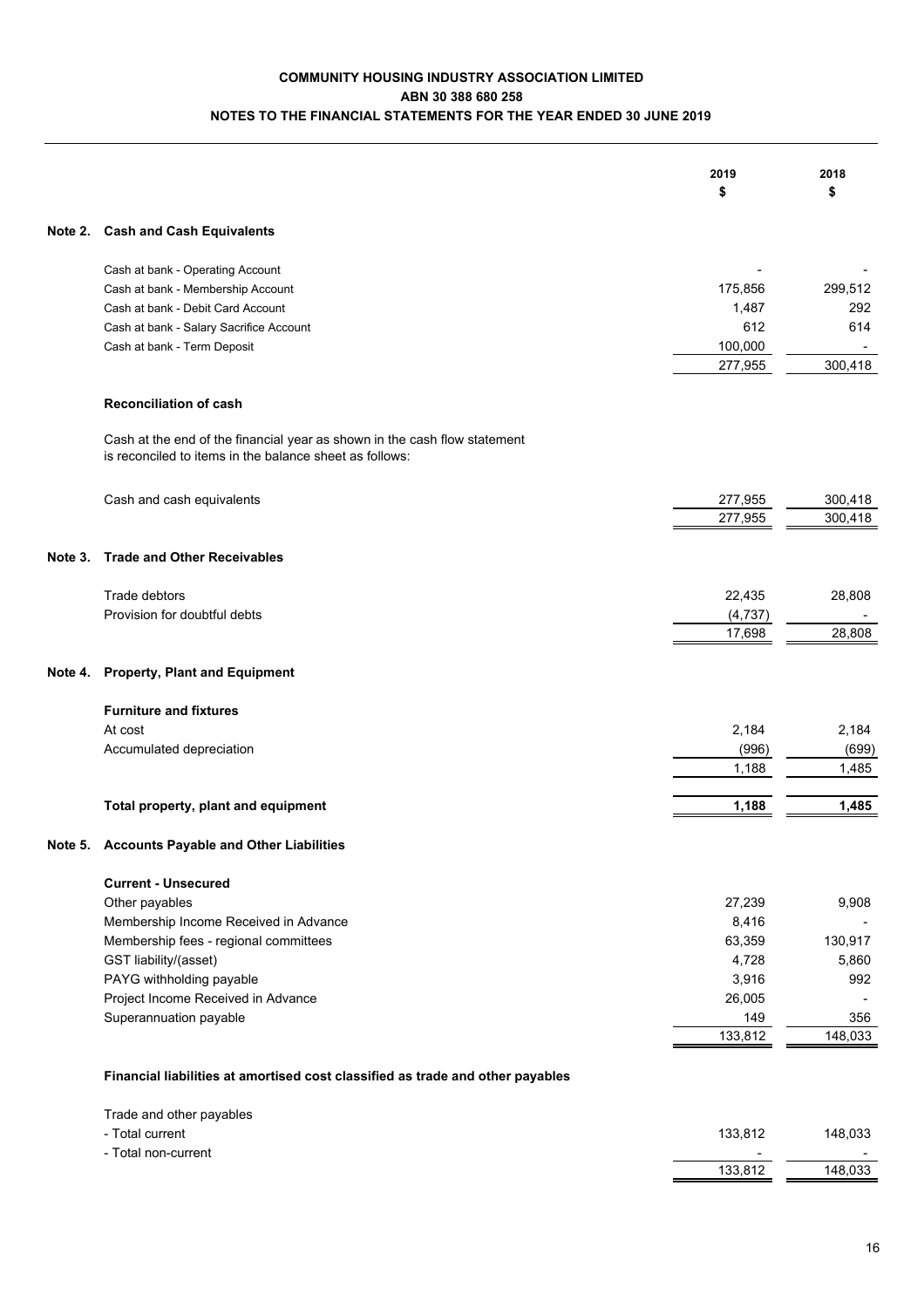# **COMMUNITY HOUSING INDUSTRY ASSOCIATION LIMITED ABN 30 388 680 258 NOTES TO THE FINANCIAL STATEMENTS FOR THE YEAR ENDED 30 JUNE 2019**

|         |                                                                          | 2019<br>\$     | 2018<br>\$     |
|---------|--------------------------------------------------------------------------|----------------|----------------|
|         | Note 6. Provisions                                                       |                |                |
|         | <b>Current</b>                                                           |                |                |
|         | Provision for annual leave                                               | 8,989<br>8,989 | 7,005<br>7,005 |
|         | Non-current                                                              |                |                |
|         | Provision for long service leave                                         |                |                |
|         |                                                                          |                |                |
| Note 7. | <b>Cash Flow Information</b>                                             |                |                |
|         | Reconciliation of Cash Flow from Operations with Profit after Income Tax |                |                |
|         | Operating surplus/(deficit)                                              | (21, 633)      | (17,668)       |
|         | Non-cash items                                                           |                |                |
|         | Depreciation of non-current assets                                       | 297            | 552            |
|         | Loss on disposal of fixed assets                                         |                | 3,420          |
|         | <b>Changes in assets and liabilities</b>                                 |                |                |
|         | (Increase)/decrease in trade debtors and other debtors                   | 11,110         | 14,540         |
|         | Increase/(decrease) in accounts payables and accruals                    | 18,916         | 5,772          |
|         | Increase/(decrease) in membership income received in advance             | 8,416          |                |
|         | Increase/(decrease) in membership fees - regional committees             | (67, 558)      | 54,832         |
|         | Increase/(decrease) in project income received in advance                | 26,005         |                |
|         | Increase/(decrease) in employee entitlements                             | 1,984          | 3,692          |
|         | Cash flow from operations                                                | (22, 463)      | 65,140         |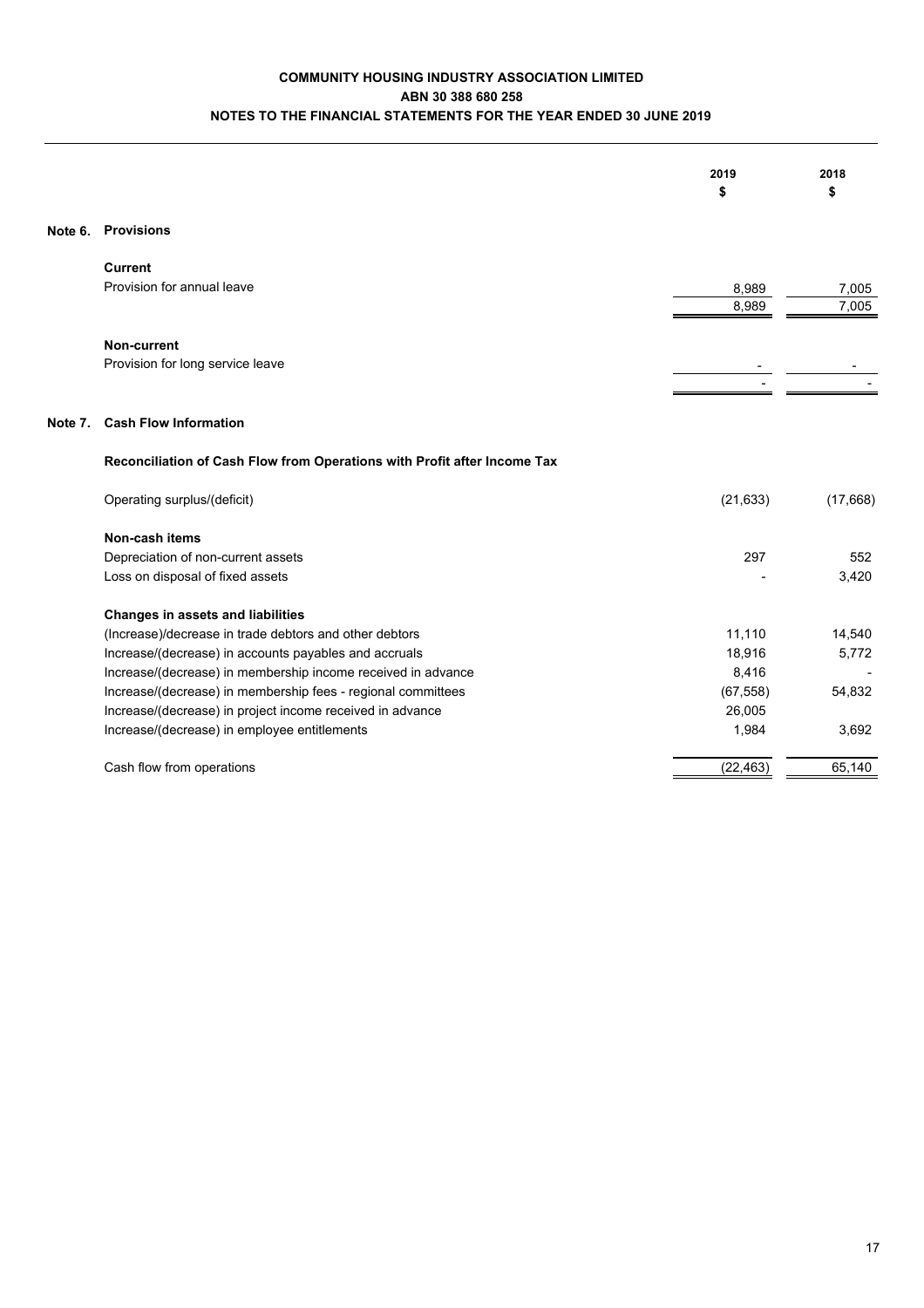#### **Note 10. Financial Risk Management**

The Company's financial instruments consist mainly of deposits with banks, local money market instruments, short-term investments, accounts receivable and payable, loans to and from related parties and bank loans.

The Company does not have any derivative instruments at 30 June 2019.

The totals for each category of financial instruments, measured in accordance with AASB 139 as detailed in the accounting policies to these financial statements, are as follows:

|                              | <b>Note</b> | 2019<br>\$ | 2018<br>\$ |
|------------------------------|-------------|------------|------------|
| <b>Financial Assets</b>      |             |            |            |
| Cash and cash equivalents    | 2           | 277,955    | 300,418    |
| Trade and other receivables  | 3           | 17,698     | 28,808     |
|                              |             | 295,653    | 329,226    |
| <b>Financial Liabilities</b> |             |            |            |
| Trade and other payables     | 6           | 133,812    | 148,033    |
|                              |             | 133,812    | 148,033    |

#### **(i) Credit Risk**

The maximum exposure to credit risk, excluding the value of any collateral or other security, at balance date to recognised financial assets is the carrying amount, net of any provisions for doubtful debts, as disclosed in the Statement of Financial Position and notes to the financial statements.

#### **(ii) Liquidity Risk**

The Company manages liquidity risk by monitoring forecast cash flows and ensuring that adequate borrowing facilities are maintained.

#### **(iii) Interest Rate Risk**

The finance committee meets on a regular basis to analyse the interest rate exposure in the context of the most recent economic conditions and forecasts.

#### **Note 11. Related Party Transactions**

The Directors act in an honorary capacity and are not paid for their services as Directors.

There were no transactions with related parties during the 2018 year.

#### **Note 12. Company Details**

Level 3 Level 3 350 Queen Street 350 Queen Street 350 Queen Street 350 Queen Street 350 Queen Street

The registered office of the company is: The principal place of business of the company is:

MELBOURNE VIC 3000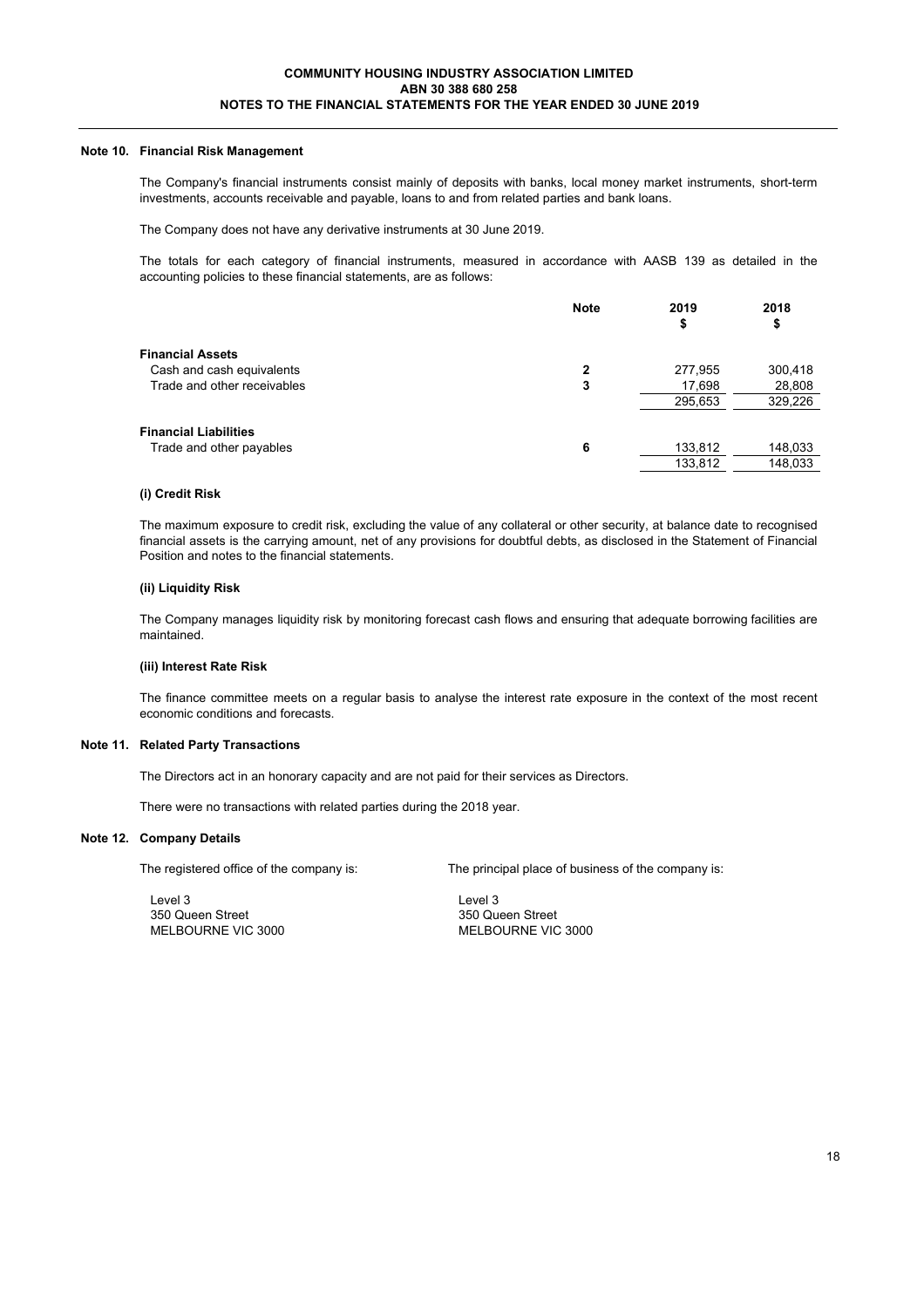#### **COMMUNITY HOUSING INDUSTRY ASSOCIATION LIMITED** ABN 30 388 680 258 DIRECTORS' DECLARATION

The responsible persons declare that in the responsible persons' opinion

- 1. there are reasonable grounds to believe that the registered entity is able to pay all of its debts, as and when they become due and payable; and
- 2. the financial statements and notes satisfy the requirements of the Australian Charities and Not-for-profits Commission Act 2012 and the Corporations Act 2001.

Signed in accordance with subsection 60.15(2) of the Australian Charities and Not-for-profit Commission Regulation 2013.

**Director** 

wwwave he

25/09/2019  $\mathcal{L}^{\mathcal{L}}$ 

**Director** 

 $1/10/2019$ 

**Dated this** 

day of September 2019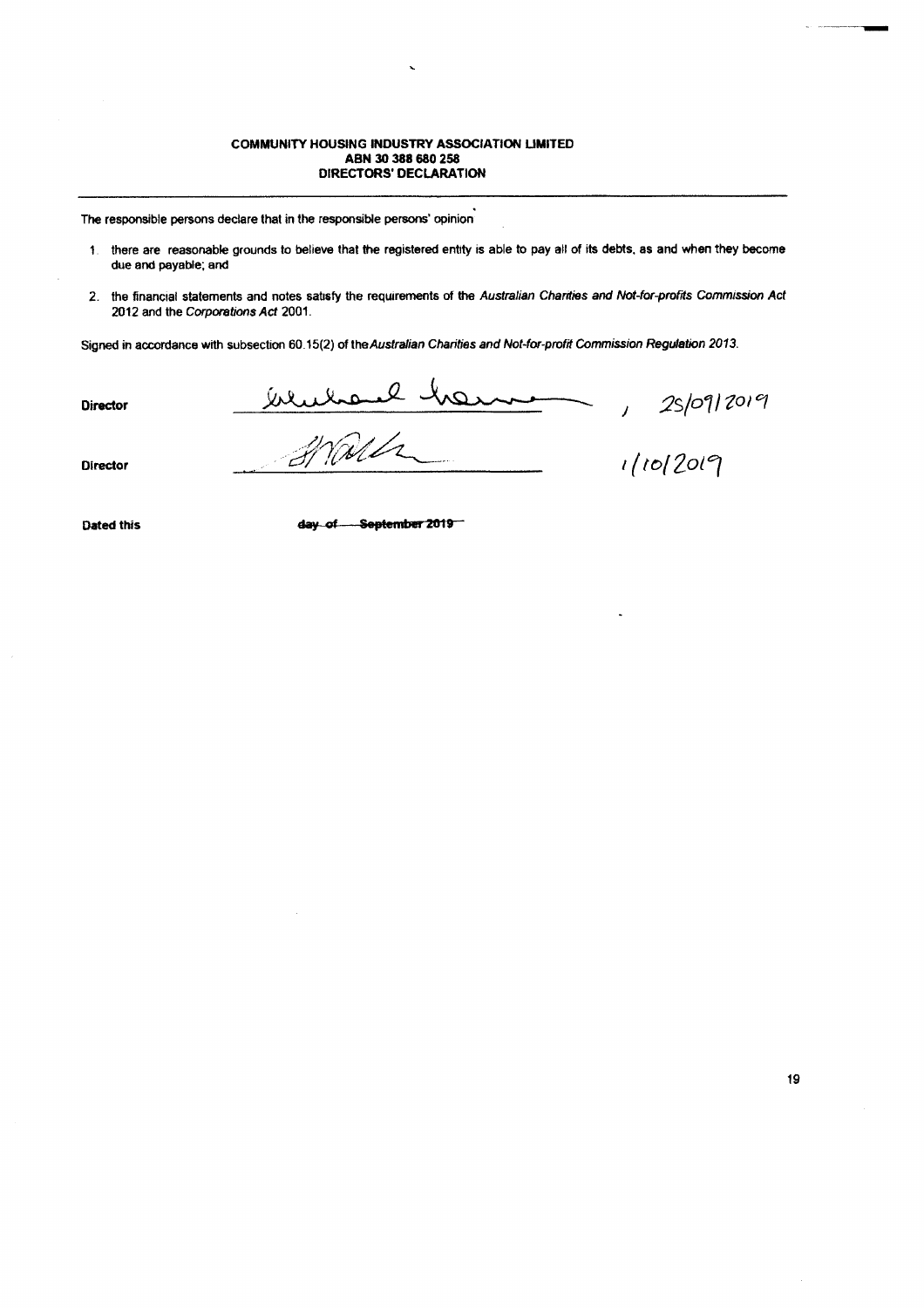**TOWARDS A VISION SHARED** 



ABN 15 893 818 045

127 Paisley Street Footscray VIC 3011 Australia

Phone (03) 9680 1000 Fax (03) 9689 6605

www.collinsco.com.au

# **COMMUNITY HOUSING INDUSTRY ASSOCIATION LIMITED A.B.N. 30 388 680 258 INDEPENDENT AUDITOR'S REPORT TO THE MEMBERS**

#### *Opinion*

I have audited the accompanying financial report of Community Housing Industry Association Limited (the company), which comprises the statement of financial position as at 30 June 2019, and the statement of comprehensive income, statement of changes in equity and statement of cash flows for the year ended on that date, notes comprising a summary of significant accounting policies and other explanatory information and the statement by the Board of Directors.

In my opinion, the accompanying financial report of Community Housing Industry Association Limited is in accordance with Division 60 of the ACNC Act 2012, including:

- i. giving a true and fair view of the company's financial position as at 30 June 2019 and of its performance and cash flows for the year ended on 30 June 2019; and
- ii. complying with Australian Accounting Standards and Division 60 of the Australian Charities and Not-for-profits Commission Regulation 2013.

#### *Basis of Opinion*

I conducted my audit in accordance with Australian Auditing Standards. My responsibilities under those standards are further described in the Auditor's Responsibilities for the Audit of the Financial Report section of my report. I am independent of the Company in accordance with the auditor independence requirements of the ACNC Act 2012 and the ethical requirements of the Accounting Professional and Ethical Standards Board's APES 110 Code of Ethics for Professional Accountants (the Code) that are relevant to my audit of the financial report in Australia. I have also fulfilled our other ethical responsibilities in accordance with the Code.

I confirm that the independence declaration required by the ACNC Act 2012, which has been given to the directors of the Company would be on the same terms if given to the directors as at the time of this auditor's report.

I believe that the audit evidence I have obtained is sufficient and appropriate to provide a basis for my opinion.

#### **Responsibilities of Management and Those Charged with Governance for the Financial Report**

Management is responsible for the preparation and fair presentation of the financial report in accordance with Australian Accounting Standards, and for such internal control as management determines is necessary to enable the preparation of the financial report that is free from material misstatement, whether due to fraud or error.

In preparing the financial report, management is responsible for assessing the Corporation's ability to continue as a going concern, disclosing, as applicable, matters related to going concern and using the going concern basis of accounting unless management either intends to liquidate the Entity or to cease operations, or has no realistic alternative but to do so.

Those charged with governance are responsible for overseeing the Corporation's financial reporting process.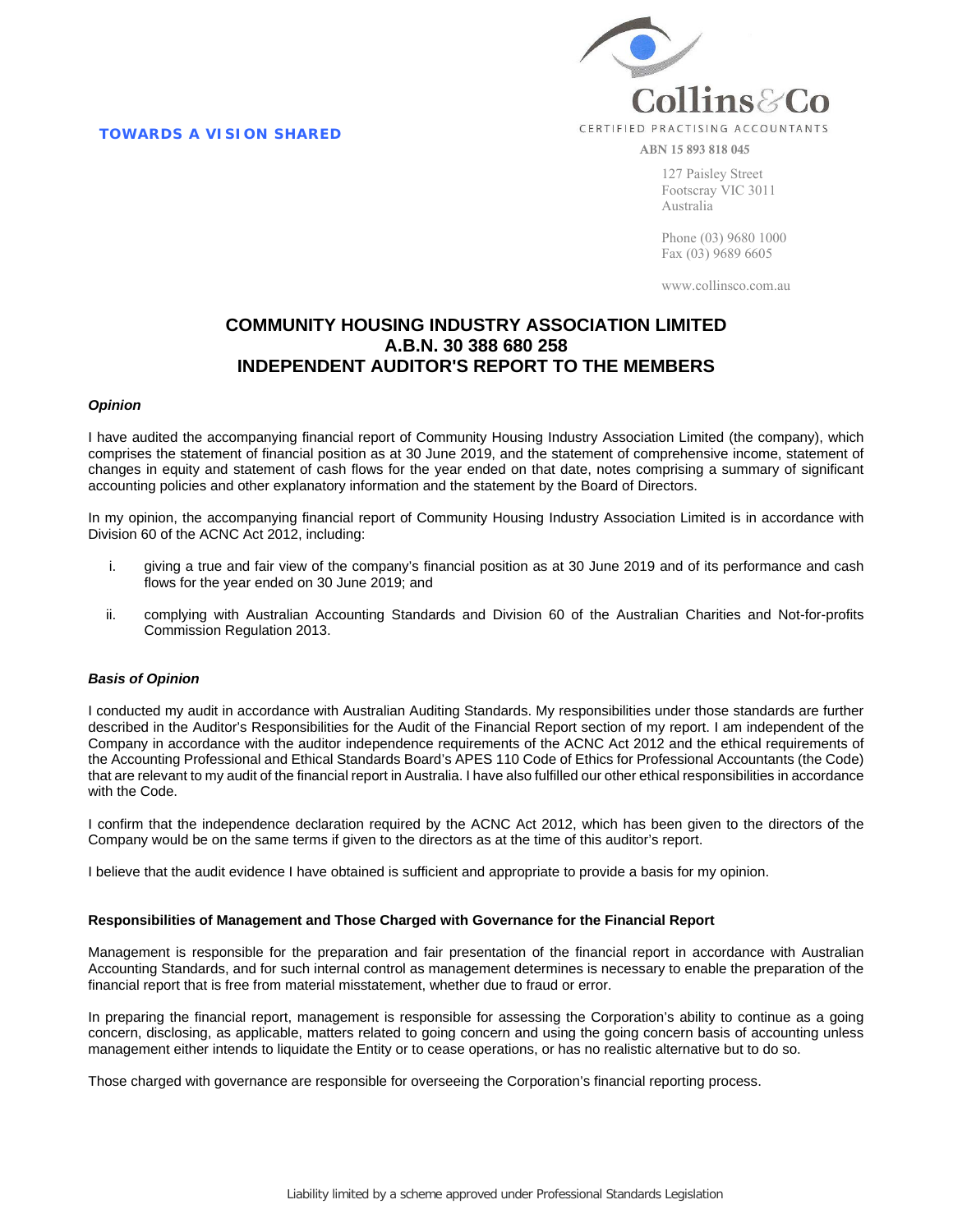#### **TOWARDS A VISION SHARED**



ABN 15 893 818 045

127 Paisley Street Footscray VIC 3011 Australia

Phone (03) 9680 1000 Fax (03) 9689 6605

www.collinsco.com.au

#### *Auditor's Responsibilities for the Audit of the Financial Report*

My objectives are to obtain reasonable assurance about whether the financial report as a whole is free from material misstatement, whether due to fraud or error, and to issue an auditor's report that includes our opinion. Reasonable assurance is a high level of assurance but is not a guarantee that an audit conducted in accordance with Australian Auditing Standards will always detect a material misstatement when it exists. Misstatements can arise from fraud or error and are considered material if, individually or in the aggregate, they could reasonably be expected to influence the economic decisions of users taken on the basis of the financial report.

As part of an audit in accordance with Australian Auditing Standards, I exercise professional judgement and maintain professional scepticism throughout the audit. I also:

- Identify and assess the risks of material misstatement of the financial report, whether due to fraud or error, design and perform audit procedures responsive to those risks, and obtain audit evidence that is sufficient and appropriate to provide a basis for my opinion. The risk of not detecting a material misstatement resulting from fraud is higher than for one resulting from error, as fraud may involve collusion, forgery, intentional omissions, misrepresentations, or the override of internal control.
- Obtain an understanding of internal control relevant to the audit in order to design audit procedures that are appropriate in the circumstances, but not for the purpose of expressing an opinion on the effectiveness of the registered entity's internal control.
- Evaluate the appropriateness of accounting policies used and the reasonableness of accounting estimates and related disclosures made by the responsible entities.
- Conclude on the appropriateness of the responsible entities use of the going concern basis of accounting and, based on the audit evidence obtained, whether a material uncertainty exists related to events or conditions that may cast significant doubt on the registered entity's ability to continue as a going concern. If I conclude that a material uncertainty exists, I am required to draw attention in my auditor's report to the related disclosures in the financial report or, if such disclosures are inadequate, to modify my opinion. My conclusions are based on the audit evidence obtained up to the date of my auditor's report. However, future events or conditions may cause the registered entity to cease to continue as a going concern.
- Evaluate the overall presentation, structure and content of the financial report, including the disclosures, and whether the financial report represents the underlying transactions and events in a manner that achieves fair presentation.

I communicate with those charged with governance regarding, among other matters, the planned scope and timing of the audit and significant audit findings, including any significant deficiencies in internal controls that I identify during my audit.

**Frederik Ryk Ludolf Eksteen CA ASIC Auditor Registration Number 421448**

**Collins & Co 127 Paisley Street**

**FOOTSCRAY VIC 3011 Dated this 11th day of October 2019**